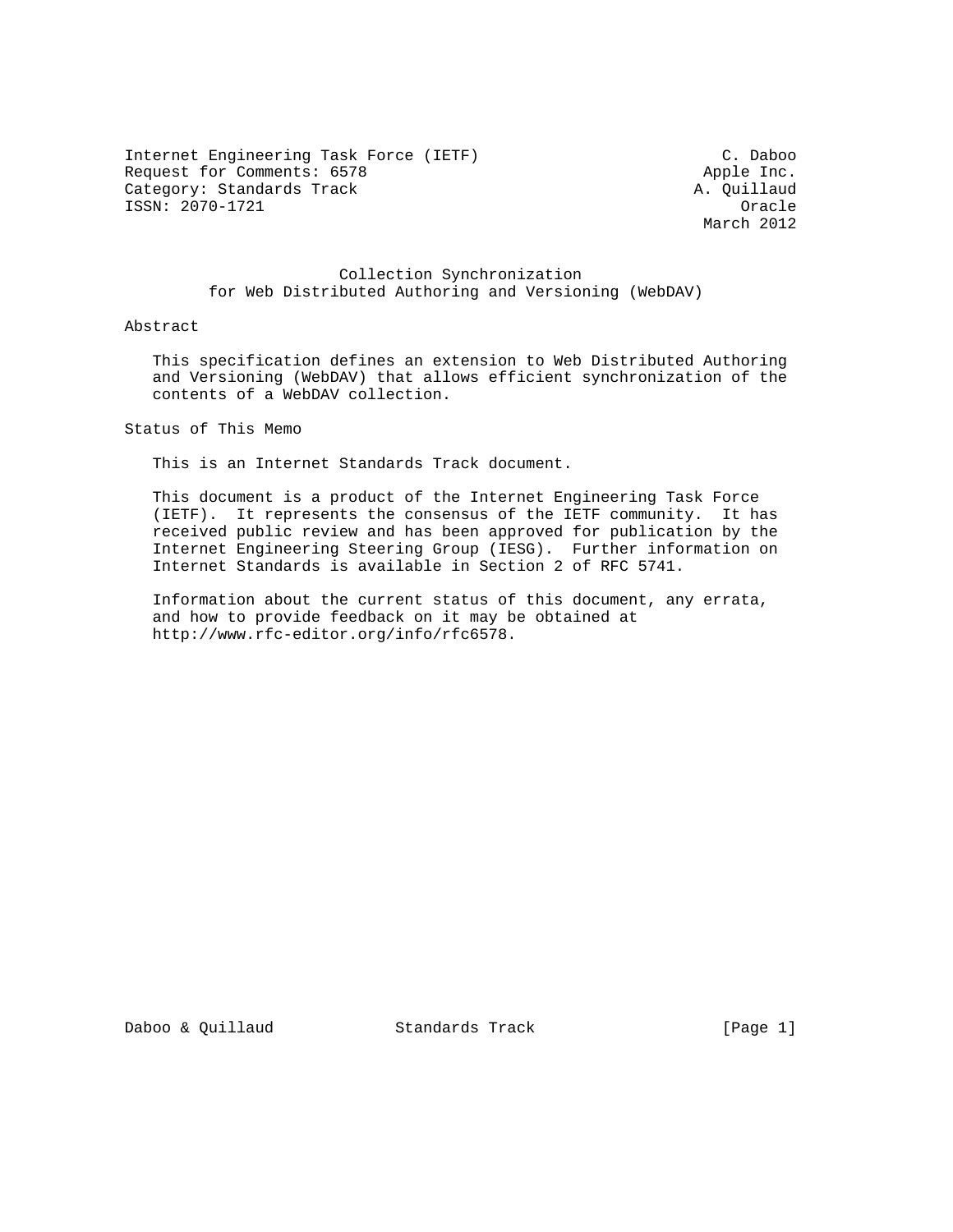Copyright Notice

 Copyright (c) 2012 IETF Trust and the persons identified as the document authors. All rights reserved.

 This document is subject to BCP 78 and the IETF Trust's Legal Provisions Relating to IETF Documents (http://trustee.ietf.org/license-info) in effect on the date of

 publication of this document. Please review these documents carefully, as they describe your rights and restrictions with respect to this document. Code Components extracted from this document must include Simplified BSD License text as described in Section 4.e of the Trust Legal Provisions and are provided without warranty as described in the Simplified BSD License.

 This document may contain material from IETF Documents or IETF Contributions published or made publicly available before November 10, 2008. The person(s) controlling the copyright in some of this material may not have granted the IETF Trust the right to allow modifications of such material outside the IETF Standards Process. Without obtaining an adequate license from the person(s) controlling the copyright in such materials, this document may not be modified outside the IETF Standards Process, and derivative works of it may not be created outside the IETF Standards Process, except to format it for publication as an RFC or to translate it into languages other than English.

Daboo & Quillaud Standards Track [Page 2]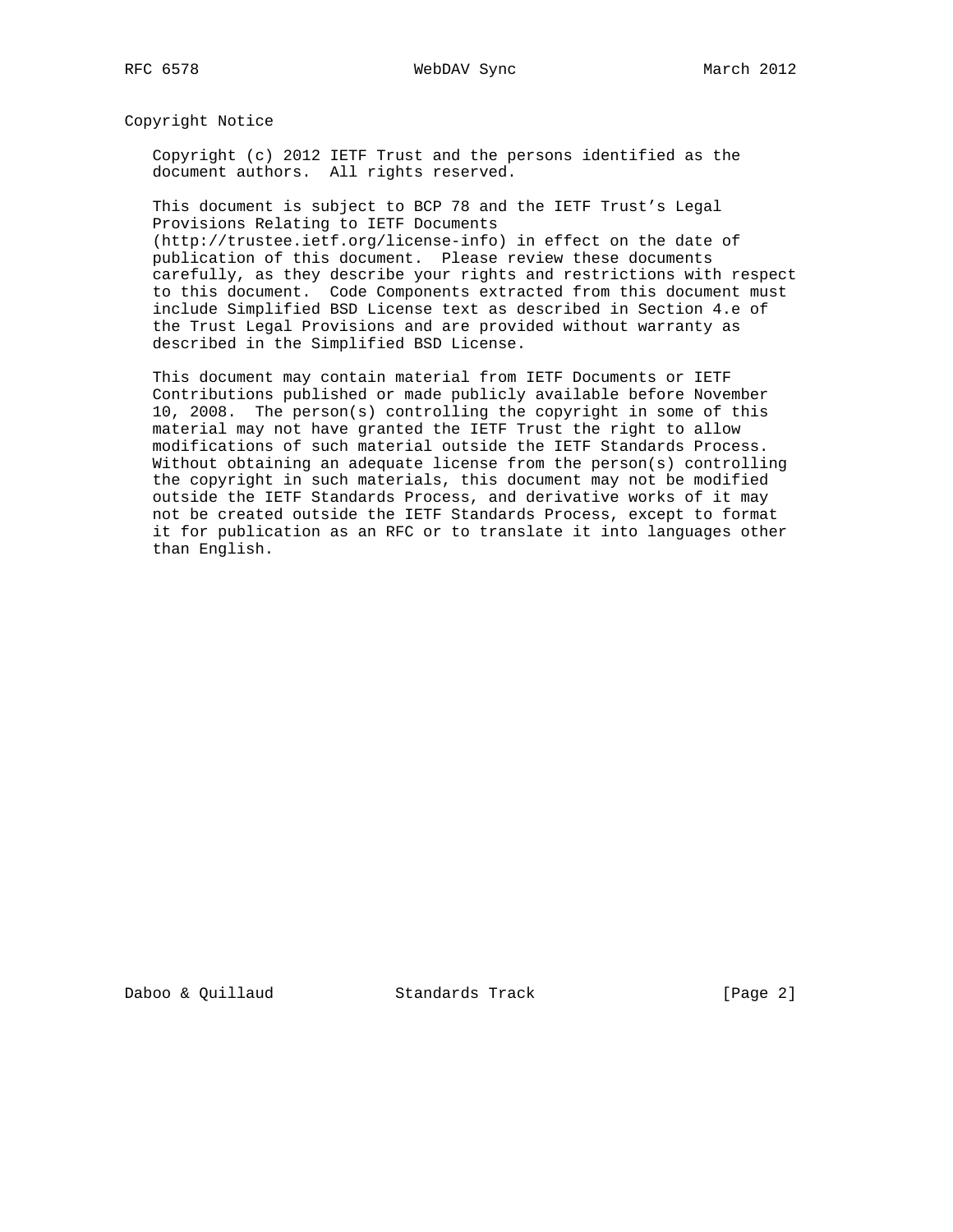Table of Contents

| 1.                                                               |  | 4               |  |  |
|------------------------------------------------------------------|--|-----------------|--|--|
| Conventions Used in This Document<br>2.                          |  | $\overline{4}$  |  |  |
| 3.                                                               |  | 5               |  |  |
| 3.1.                                                             |  | 5               |  |  |
| DAV: sync-collection Report<br>3.2.                              |  | $6\overline{6}$ |  |  |
| 3.3.                                                             |  | 8               |  |  |
| Types of Changes Reported on Initial Synchronization<br>3.4.     |  | $\mathsf{Q}$    |  |  |
| Types of Changes Reported on Subsequent<br>3.5.                  |  |                 |  |  |
|                                                                  |  |                 |  |  |
|                                                                  |  |                 |  |  |
|                                                                  |  |                 |  |  |
| Truncation of Results 11<br>3.6.                                 |  |                 |  |  |
| 3.7.                                                             |  |                 |  |  |
| 3.8. Example: Initial DAV: sync-collection Report 12             |  |                 |  |  |
| 3.9. Example: DAV: sync-collection Report with Token 14          |  |                 |  |  |
| 3.10. Example: Initial DAV: sync-collection Report with          |  |                 |  |  |
|                                                                  |  |                 |  |  |
| 3.11. Example: Initial DAV: sync-collection Report with Limit 17 |  |                 |  |  |
| 3.12. Example: DAV: sync-collection Report with Unsupported      |  |                 |  |  |
|                                                                  |  |                 |  |  |
| 3.13. Example: DAV: sync-level Set to Infinite, Initial          |  |                 |  |  |
| DAV: sync-collection Report 19                                   |  |                 |  |  |
| DAV: sync-token Property 22<br>4.                                |  |                 |  |  |
| 5. DAV: sync-token Use with If Header 22                         |  |                 |  |  |
| Example: If Precondition with PUT 22<br>5.1.                     |  |                 |  |  |
| 5.2.<br>Example: If Precondition with MKCOL 23                   |  |                 |  |  |
| 6. XML Element Definitions 24                                    |  |                 |  |  |
| 6.1. DAV: sync-collection XML Element 24                         |  |                 |  |  |
|                                                                  |  |                 |  |  |
| 6.2. DAV: sync-token XML Element 24                              |  |                 |  |  |
| 6.3. DAV: sync-level XML Element 24                              |  |                 |  |  |
| DAV: multistatus XML Element 25<br>6.4.                          |  |                 |  |  |
| Security Considerations 25<br>7.                                 |  |                 |  |  |
|                                                                  |  |                 |  |  |
| 9.                                                               |  |                 |  |  |
| Normative References 25<br>9.1.                                  |  |                 |  |  |
| Informative References 26<br>9.2.                                |  |                 |  |  |
| Appendix A. Backwards-Compatible Handling of Depth 27            |  |                 |  |  |
| Appendix B. Example of a Client Synchronization Approach 27      |  |                 |  |  |

Daboo & Quillaud Standards Track [Page 3]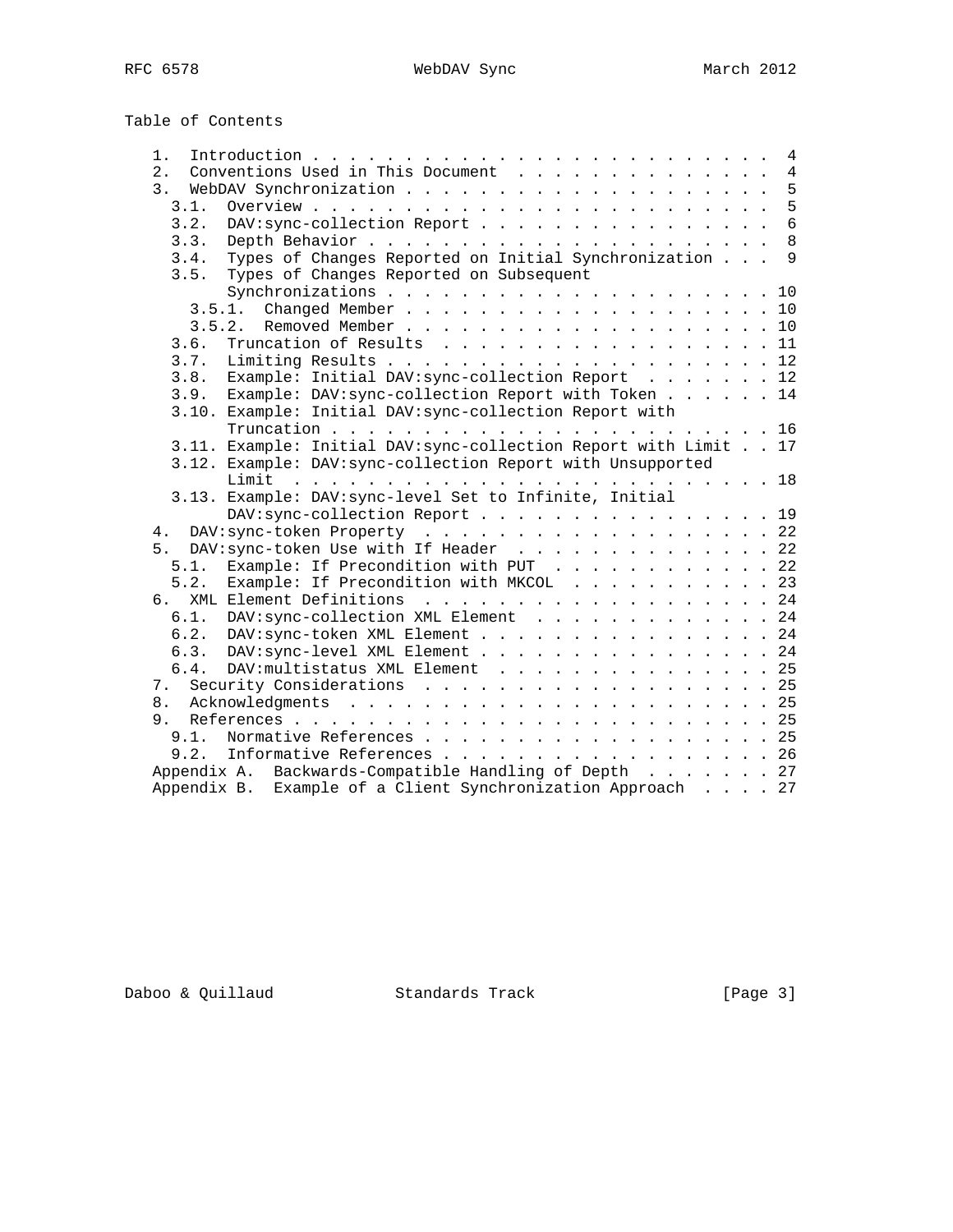# 1. Introduction

 WebDAV [RFC4918] defines the concept of 'collections', which are hierarchical groupings of WebDAV resources on an HTTP [RFC2616] server. Collections can be of arbitrary size and depth (i.e., collections within collections). WebDAV clients that cache resource content need a way to synchronize that data with the server (i.e., detect what has changed and update their cache). Currently, this can be done using a WebDAV PROPFIND request on a collection to list all members of a collection along with their DAV:getetag property values, which allows the client to determine which were changed, added, or deleted. However, this does not scale well to large collections, as the XML response to the PROPFIND request will grow with the collection size.

 This specification defines a new WebDAV report that results in the server returning to the client only information about those member URLs that were added or deleted, or whose mapped resources were changed, since a previous execution of the report on the collection.

 Additionally, a new property is added to collection resources that is used to convey a "synchronization token" that is guaranteed to change when the collection's member URLs or their mapped resources have changed.

2. Conventions Used in This Document

 The key words "MUST", "MUST NOT", "REQUIRED", "SHALL", "SHALL NOT", "SHOULD", "SHOULD NOT", "RECOMMENDED", "MAY", and "OPTIONAL" in this document are to be interpreted as described in [RFC2119].

 This document uses XML DTD fragments ([W3C.REC-xml-20081126], Section 3.2) as a purely notational convention. WebDAV request and response bodies cannot be validated by a DTD due to the specific extensibility rules defined in Section 17 of [RFC4918] and due to the fact that all XML elements defined by this specification use the XML namespace name "DAV:". In particular:

- 1. Element names use the "DAV:" namespace.
- 2. Element ordering is irrelevant unless explicitly stated otherwise.
- 3. Extension elements (elements not already defined as valid child elements) may be added anywhere, except when explicitly stated otherwise.

Daboo & Quillaud Standards Track [Page 4]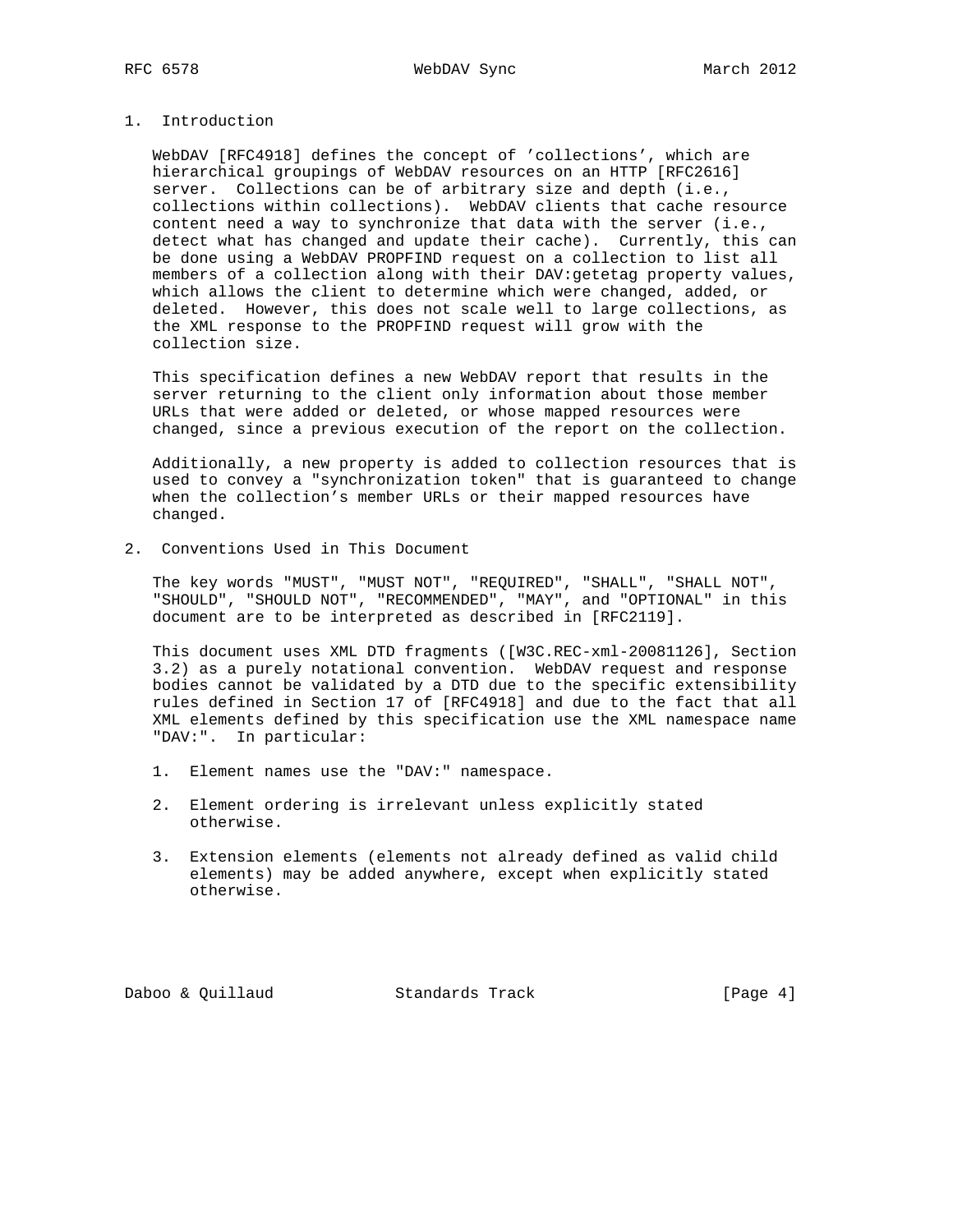RFC 6578 WebDAV Sync March 2012

 4. Extension attributes (attributes not already defined as valid for this element) may be added anywhere, except when explicitly stated otherwise.

 When an XML element type in the "DAV:" namespace is referenced in this document outside of the context of an XML fragment, the string "DAV:" will be prefixed to the element type.

 This document inherits, and sometimes extends, DTD productions from Section 14 of [RFC4918].

- 3. WebDAV Synchronization
- 3.1. Overview

 One way to synchronize data between two entities is to use some form of synchronization token. The token defines the state of the data being synchronized at a particular point in time. It can then be used to determine what has changed between one point in time and another.

 This specification defines a new WebDAV report that is used to enable client-server collection synchronization based on such a token.

 In order to synchronize the contents of a collection between a server and client, the server provides the client with a synchronization token each time the synchronization report is executed. That token represents the state of the data being synchronized at that point in time. The client can then present that same token back to the server at some later time, and the server will return only those items that are new, have changed, or were deleted since that token was generated. The server also returns a new token representing the new state at the time the report was run.

 Typically, the first time a client connects to the server it will need to be informed of the entire state of the collection (i.e., a full list of all member URLs that are currently in the collection). That is done by the client sending an empty token value to the server. This indicates to the server that a full listing is required.

 As an alternative, the client might choose to do its first synchronization using some other mechanism on the collection (e.g., some other form of batch resource information retrieval such as PROPFIND, SEARCH [RFC5323], or specialized REPORTs such as those defined in CalDAV [RFC4791] and CardDAV [RFC6352]) and ask for the

Daboo & Quillaud Standards Track [Page 5]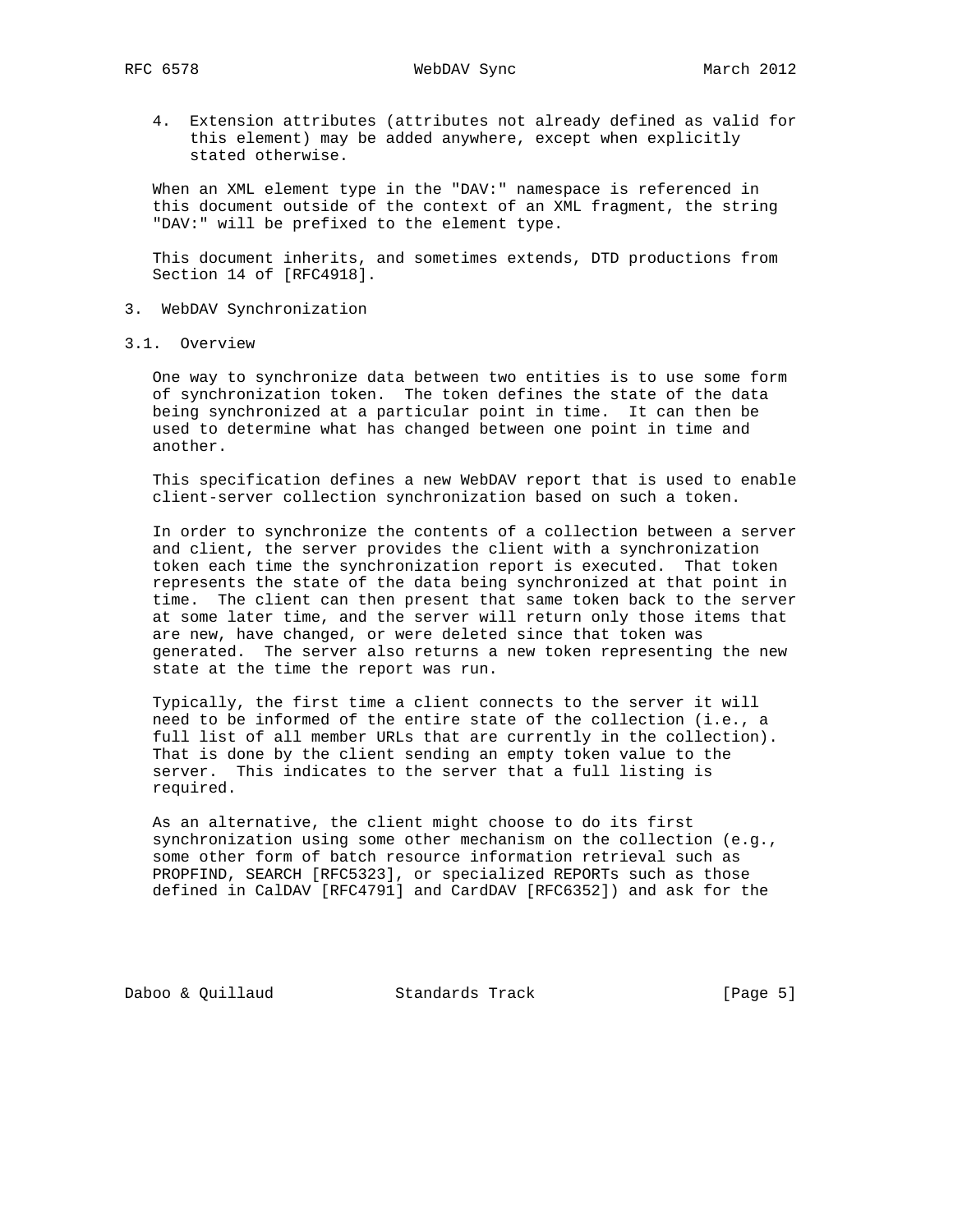DAV:sync-token property to be returned. This property (defined in Section 4) contains the same token that can be used later to issue a DAV:sync-collection report.

 In some cases, a server might only wish to maintain a limited amount of history about changes to a collection. In that situation, it will return an error to the client when the client presents a token that is "out of date". At that point, the client has to fall back to synchronizing the entire collection by re-running the report request using an empty token value.

 Typically, a client will use the synchronization report to retrieve the list of changes and will follow that with requests to retrieve the content of changed resources. It is possible that additional changes to the collection could occur between the time of the synchronization report and resource content retrieval, which could result in an inconsistent view of the collection. When clients use this method of synchronization, they need to be aware that such additional changes could occur and track them, e.g., by differences between the ETag values returned in the synchronization report and those returned when actually fetching resource content, by using conditional requests as described in Section 5, or by repeating the synchronization process until no changes are returned.

# 3.2. DAV:sync-collection Report

 If the DAV:sync-collection report is implemented by a WebDAV server, then the server MUST list the report in the "DAV:supported-report-set" property on any collection that supports synchronization.

 To implement the behavior for this report, a server needs to keep track of changes to any member URLs and their mapped resources in a collection (as defined in Section 3 of [RFC4918]). This includes noting the addition of new member URLs, the changes to the mapped resources of existing member URLs, and the removal of member URLs. The server will track each change and provide a synchronization "token" to the client that describes the state of the server at a specific point in time. This "token" is returned as part of the response to the "sync-collection" report. Clients include the last token they got from the server in the next "sync-collection" report that they execute, and the server provides the changes from the previous state (represented by the token) to the current state (represented by the new token returned).

 The synchronization token itself MUST be treated as an "opaque" string by the client, i.e., the actual string data has no specific meaning or syntax. However, the token MUST be a valid URI to allow

Daboo & Quillaud Standards Track [Page 6]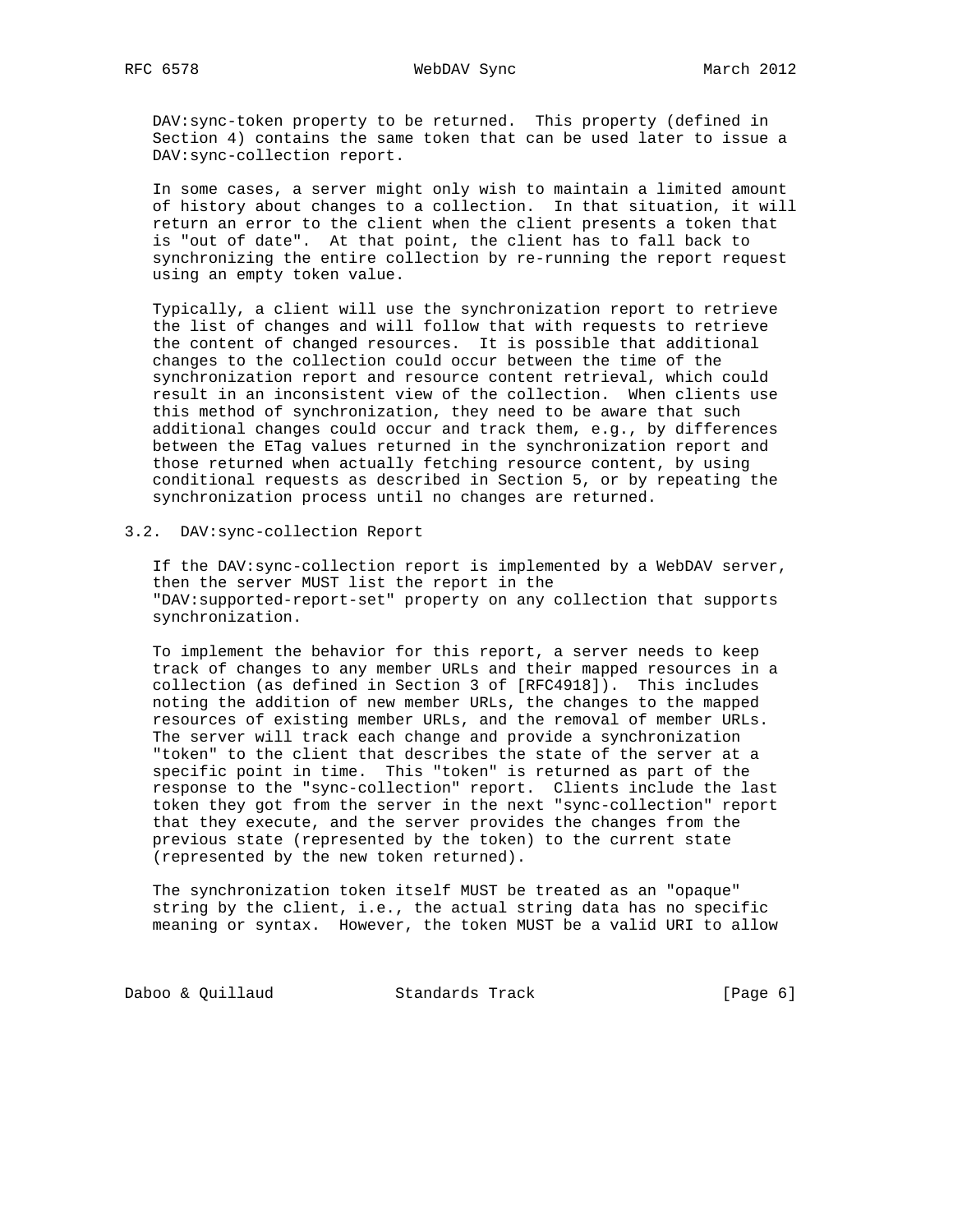RFC 6578 WebDAV Sync March 2012

 its use in an If precondition request header (see Section 5). For example, a simple implementation of such a token could be a numeric counter that counts each change as it occurs and relates that change to the specific object that changed. The numeric value could be appended to a "base" URI to form the valid sync-token.

### Marshalling:

 The request-URI MUST identify a collection. The request body MUST be a DAV:sync-collection XML element (see Section 6.1), which MUST contain one DAV:sync-token XML element, one DAV:sync-level element, and one DAV:prop XML element, and MAY contain a DAV:limit XML element.

 This report is only defined when the Depth header has value "0"; other values result in a 400 (Bad Request) error response. Note that [RFC3253], Section 3.6, states that if the Depth header is not present, it defaults to a value of "0".

 The response body for a successful request MUST be a DAV:multistatus XML element, which MUST contain one DAV:sync-token element in addition to one DAV: response element for each member URL that was added, has had its mapped resource changed, or was deleted since the last synchronization operation as specified by the DAV:sync-token provided in the request. A given member URL MUST appear only once in the response. In the case where multiple member URLs of the request-URI are mapped to the same resource, if the resource is changed, each member URL MUST be returned in the response.

The content of each DAV: response element differs depending on how the member was altered:

 For members that have changed (i.e., are new or have had their mapped resource modified), the DAV:response MUST contain at least one DAV:propstat element and MUST NOT contain any DAV:status element.

For members that have been removed, the DAV: response MUST contain one DAV:status with a value set to '404 Not Found' and MUST NOT contain any DAV:propstat element.

 For members that are collections and are unable to support the DAV:sync-collection report, the DAV:response MUST contain one DAV:status with a value set to '403 Forbidden', a DAV:error containing DAV:supported-report or DAV:sync-traversal-supported (see Section 3.3 for which is appropriate) and MUST NOT contain any DAV:propstat element.

Daboo & Quillaud Standards Track [Page 7]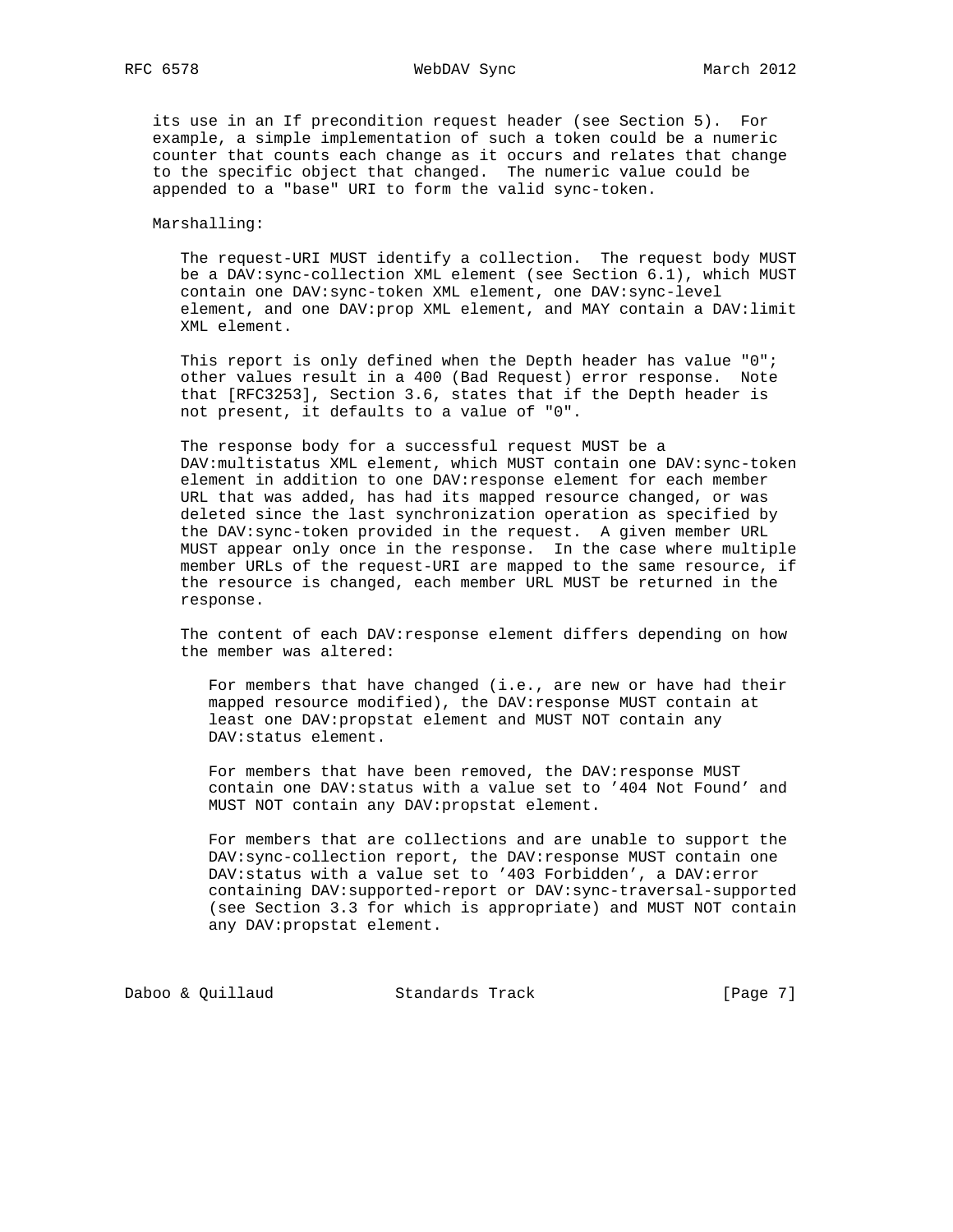The conditions under which each type of change can occur are further described in Section 3.5.

### Preconditions:

 (DAV:valid-sync-token): The DAV:sync-token element value MUST be a valid token previously returned by the server for the collection targeted by the request-URI. Servers might need to invalidate tokens previously returned to clients. Doing so will cause the clients to fall back to doing full synchronization using the report, though that will not require clients to download resources that are already cached and have not changed. Even so, servers MUST limit themselves to invalidating tokens only when absolutely necessary. Specific reasons include:

- \* Servers might be unable to maintain all of the change data for a collection due to storage or performance reasons, e.g., servers might only be able to maintain up to 3 weeks worth of changes to a collection, or only up to 10,000 total changes, or not wish to maintain changes for a deleted collection.
- \* Change to server implementation: servers might be upgraded to a new implementation that tracks the history in a different manner, and thus previous synchronization history is no longer valid.

### Postconditions:

 (DAV:number-of-matches-within-limits): The number of changes reported in the response must fall within the client-specified limit. This condition might be triggered if a client requests a limit on the number of responses (as per Section 3.7), but the server is unable to truncate the result set at or below that limit.

## 3.3. Depth Behavior

 Servers MUST support only Depth:0 behavior with the DAV:sync-collection report, i.e., the report targets only the collection being synchronized in a single request. However, clients do need to "scope" the synchronization to different levels within that collection -- specifically, immediate children (level "1") and all children at any depth (level "infinite"). To specify which level to use, clients MUST include a DAV:sync-level XML element in the request.

Daboo & Quillaud Standards Track [Page 8]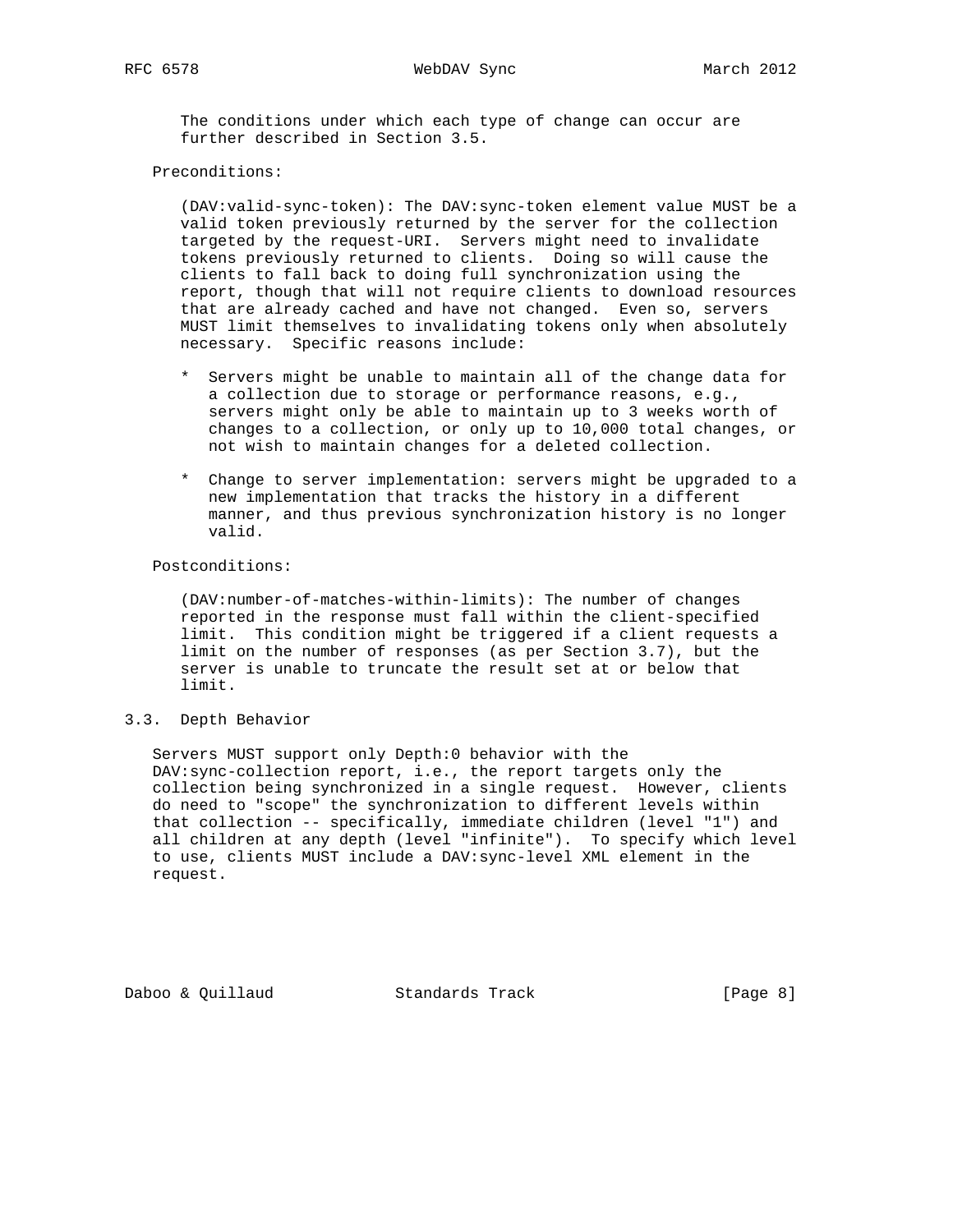- o When the client specifies the DAV:sync-level XML element with a value of "1", only appropriate internal member URLs (immediate children) of the collection specified as the request-URI are reported.
- o When the client specifies the DAV:sync-level XML element with a value of "infinite", all appropriate member URLs of the collection specified as the request-URI are reported, provided child collections themselves also support the DAV:sync-collection report.
- o DAV:sync-token values returned by the server are not specific to the value of the DAV:sync-level XML element used in the request. As such, clients MAY use a DAV:sync-token value from a request with one DAV:sync-level XML element value for a similar request with a different DAV:sync-level XML element value; however, the utility of this is limited.

 Note that when a server supports a DAV:sync-level XML element with a value of "infinite", it might not be possible to synchronize some child collections within the collection targeted by the report. When this occurs, the server MUST include a DAV:response element for the child collection with status 403 (Forbidden). The 403 response MUST be sent once, when the collection is first reported to the client. In addition, the server MUST include a DAV:error element in the DAV:response element, indicating one of two possible causes for this:

 The DAV:sync-collection report is not supported at all on the child collection. The DAV:error element MUST contain the DAV:supported-report element.

 The server is unwilling to report results for the child collection when a DAV:sync-collection report with the DAV:sync-level XML element set to "infinite" is executed on a parent resource. This might happen when, for example, the synchronization state of the collection resource is controlled by another subsystem. In such cases clients can perform the DAV:sync-collection report directly on the child collection instead. The DAV:error element MUST contain the DAV:sync-traversal-supported element.

3.4. Types of Changes Reported on Initial Synchronization

When the DAV: sync-collection request contains an empty DAV: sync-token element, the server MUST return all member URLs of the collection (taking account of the DAV:sync-level XML element value as per Section 3.3, and optional truncation of the result set as per Section 3.6) and it MUST NOT return any removed member URLs. All types of member (collection or non-collection) MUST be reported.

Daboo & Quillaud Standards Track [Page 9]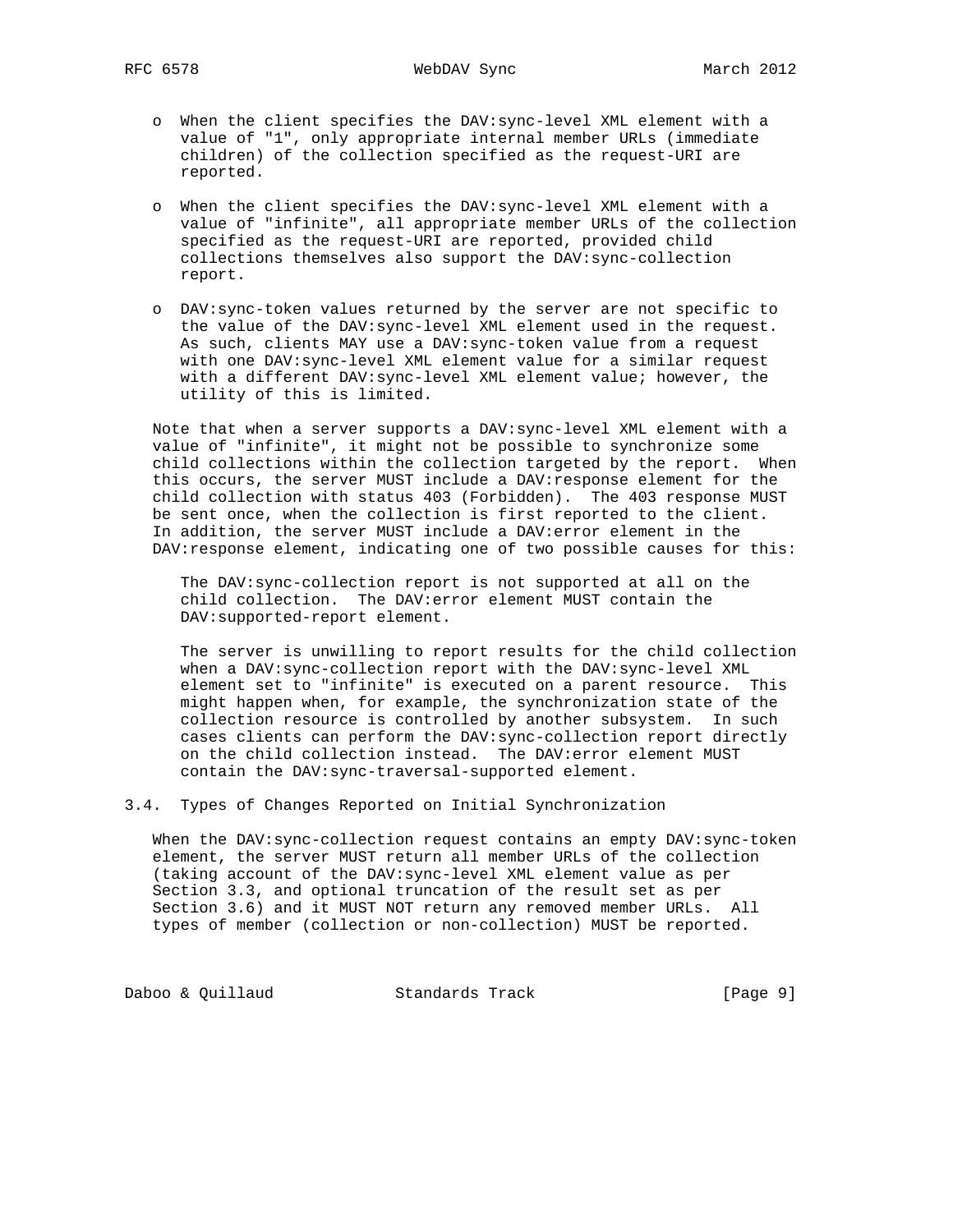### 3.5. Types of Changes Reported on Subsequent Synchronizations

 When the DAV:sync-collection request contains a valid value for the DAV:sync-token element, two types of member URL state changes can be returned (changed or removed). This section defines what triggers each of these to be returned. It also clarifies the case where a member URL might have undergone multiple changes between two synchronization report requests. In all cases, the DAV:sync-level XML element value (as per Section 3.3) and optional truncation of the result set (as per Section 3.6) are taken into account by the server.

### 3.5.1. Changed Member

 A member URL MUST be reported as changed if it has been newly mapped as a member of the target collection since the request sync-token was generated (e.g., when a new resource has been created as a child of the collection). For example, this includes member URLs that have been newly mapped as the result of a COPY, MOVE, BIND [RFC5842], or REBIND [RFC5842] request. All types of member URL (collection or non-collection) MUST be reported.

 In the case where a mapping between a member URL and the target collection was removed, then a new mapping with the same URI was created, the member URL MUST be reported as changed and MUST NOT be reported as removed.

 A member URL MUST be reported as changed if its mapped resource's entity tag value (defined in Section 3.11 of [RFC2616]) has changed since the request sync-token was generated.

 A member URL MAY be reported as changed if the user issuing the request was granted access to this member URL, due to access control changes.

 Collection member URLs MUST be returned as changed if they are mapped to an underlying resource (i.e., entity body) and if the entity tag associated with that resource changes. There is no guarantee that changes to members of a collection will result in a change in any entity tag of that collection, so clients cannot rely on a series of reports using the DAV:sync-level XML element value set to "1" at multiple levels to track all changes within a collection. Instead, a DAV:sync-level XML element with a value of "infinite" has to be used.

### 3.5.2. Removed Member

 A member MUST be reported as removed if its mapping under the target collection has been removed since the request sync-token was generated, and it has not been remapped since it was removed. For

Daboo & Quillaud Standards Track [Page 10]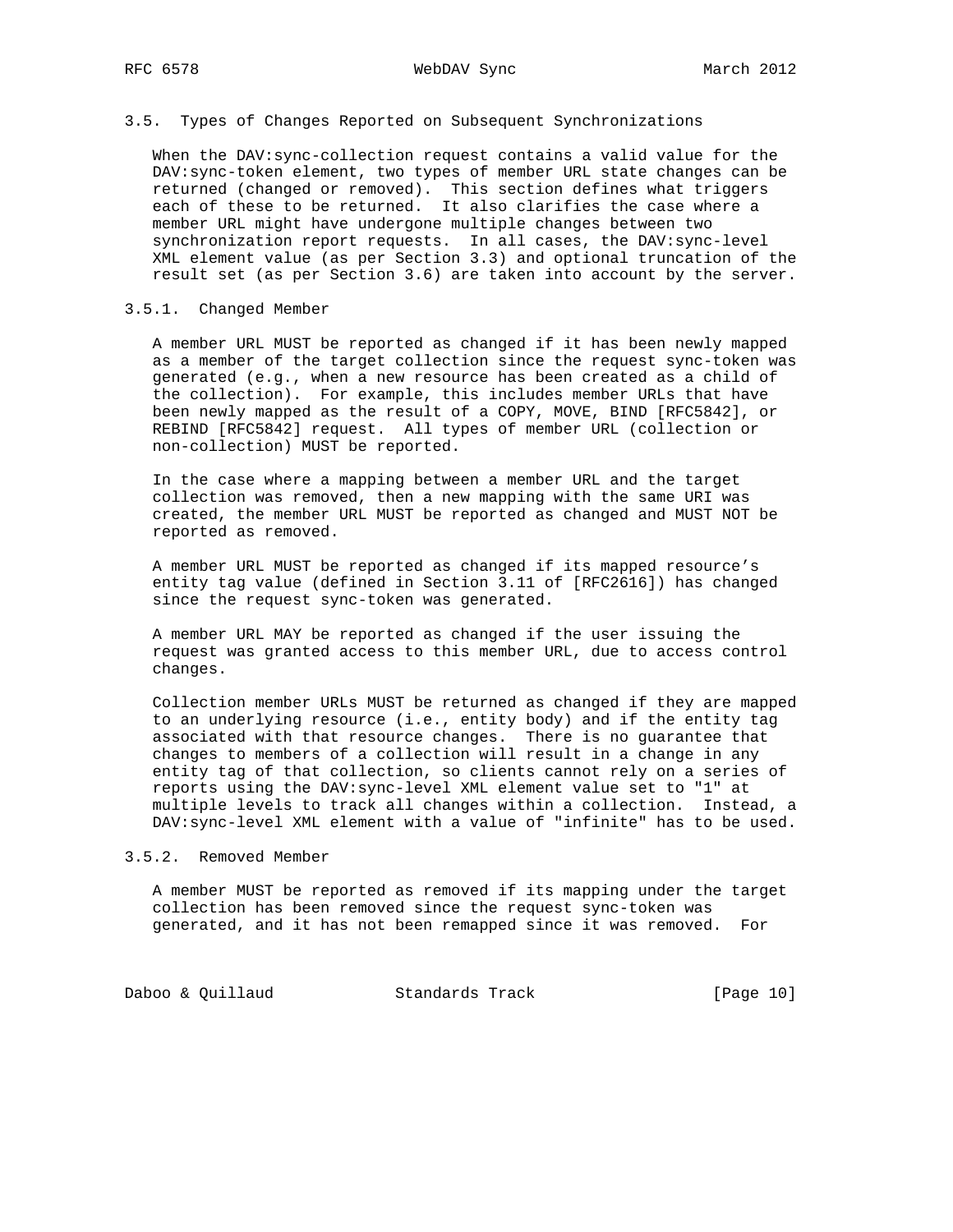example, this includes members that have been unmapped as the result of a MOVE, UNBIND [RFC5842], or REBIND [RFC5842] operation. This also includes collection members that have been removed, including ones that themselves do not support the DAV:sync-collection report.

 If a member was added (and its mapped resource possibly modified), then removed between two synchronization report requests, it MUST be reported as removed. This ensures that a client that adds a member is informed of the removal of the member, if the removal occurs before the client has had a chance to execute a synchronization report.

 A member MAY be reported as removed if the user issuing the request no longer has access to this member, due to access control changes.

 For a report with the DAV:sync-level XML element value set to "infinite", where a collection is removed, the server MUST NOT report the removal of any members of the removed collection. Clients MUST assume that if a collection is reported as being removed, then all members of that collection have also been removed.

### 3.6. Truncation of Results

 A server MAY limit the number of member URLs in a response, for example, to limit the amount of work expended in processing a request, or as the result of an explicit limit set by the client. If the result set is truncated, the response MUST use status code 207 (Multi-Status), return a DAV:multistatus response body, and indicate a status of 507 (Insufficient Storage) for the request-URI. That DAV:response element SHOULD include a DAV:error element with the DAV:number-of-matches-within-limits precondition, as defined in [RFC3744] (Section 9.2). DAV:response elements for all the changes being reported are also included.

 When truncation occurs, the DAV:sync-token value returned in the response MUST represent the correct state for the partial set of changes returned. That allows the client to use the returned DAV:sync-token to fetch the next set of changes. In this way, the client can effectively "page" through the entire set of changes in a consistent manner.

 Clients MUST handle the 507 status on the request-URI in the response to the report.

 For example, consider a server that records changes using a strictly increasing integer to represent a "revision number" and uses that quantity as the DAV:sync-token value (appropriately encoded as a URI). Assume the last DAV:sync-token used by the client was

Daboo & Quillaud Standards Track [Page 11]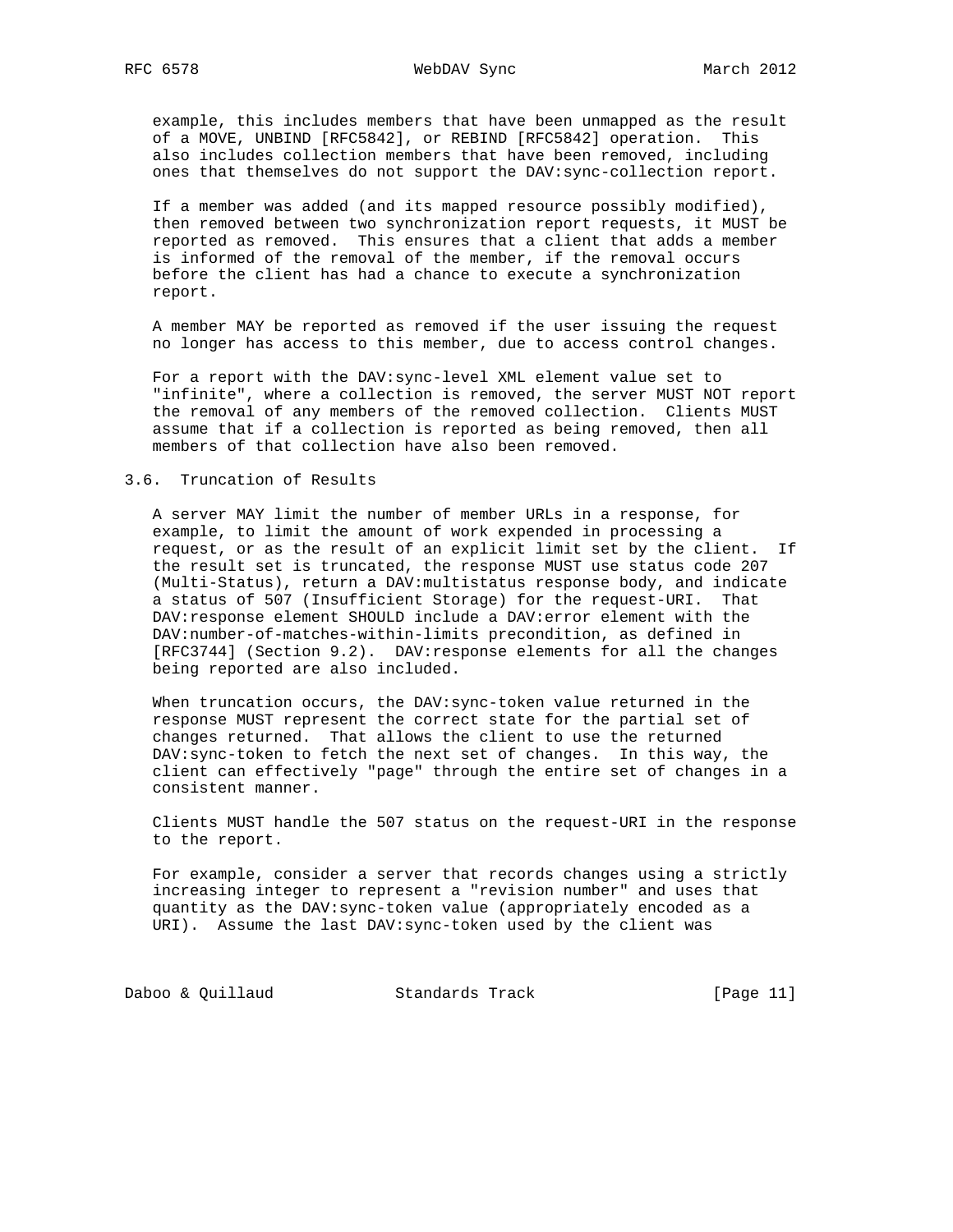"http://example.com/sync/10", and since then 15 additional changes to different resources have occurred. If the client executes a DAV:sync-collection request with a DAV:sync-token of "http://example.com/sync/10", without a limit, the server would return 15 DAV:response elements and a DAV:sync-token with value "http://example.com/sync/25". But if the server chooses to limit responses to at most 10 changes, then it would return only 10 DAV:response elements and a DAV:sync-token with value "http://example.com/sync/20", together with an additional DAV:response element for the request-URI with a status code of 507. Subsequently, the client can reissue the request with the DAV:sync-token value returned from the server and fetch the remaining 5 changes.

### 3.7. Limiting Results

 A client can limit the number of results returned by the server through use of the DAV:limit element ([RFC5323], Section 5.17) in the request body. This is useful when clients have limited space or bandwidth for the results. If a server is unable to truncate the result at or below the requested number, then it MUST fail the request with a DAV:number-of-matches-within-limits postcondition error. When the results can be correctly limited by the server, the server MUST follow the rules above for indicating a result set truncation to the client.

3.8. Example: Initial DAV:sync-collection Report

 In this example, the client is making its first synchronization request to the server, so the DAV:sync-token element in the request is empty. It also asks for the DAV:getetag property and for a proprietary property. The server responds with the items currently in the targeted collection. The current synchronization token is also returned.

>> Request <<

 REPORT /home/cyrusdaboo/ HTTP/1.1 Host: webdav.example.com Depth: 0 Content-Type: text/xml; charset="utf-8" Content-Length: xxxx <?xml version="1.0" encoding="utf-8" ?>

 <D:sync-collection xmlns:D="DAV:"> <D:sync-token/> <D:sync-level>1</D:sync-level>

Daboo & Quillaud Standards Track [Page 12]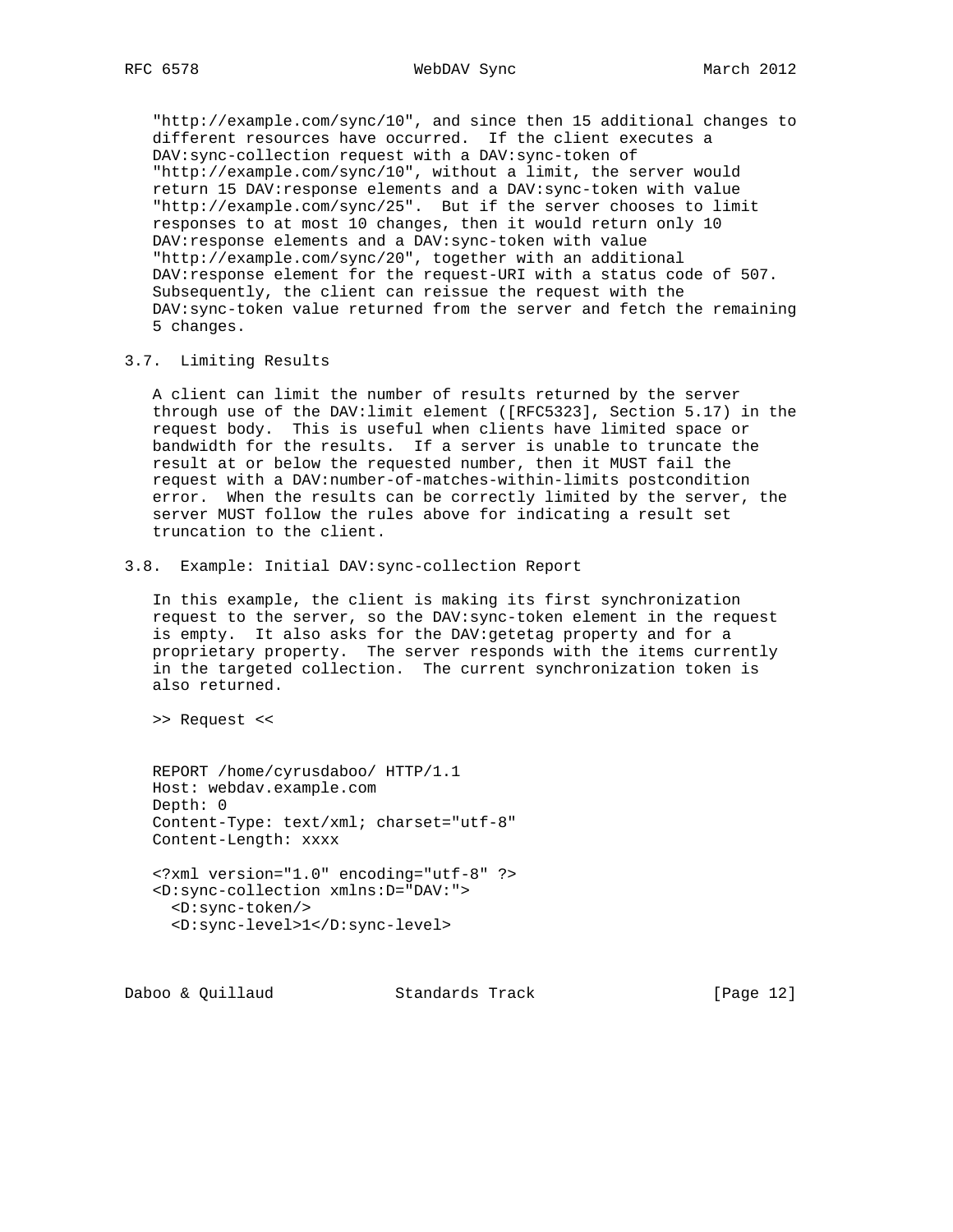```
 <D:prop xmlns:R="urn:ns.example.com:boxschema">
     <D:getetag/>
     <R:bigbox/>
   </D:prop>
 </D:sync-collection>
 >> Response <<
 HTTP/1.1 207 Multi-Status
 Content-Type: text/xml; charset="utf-8"
 Content-Length: xxxx
 <?xml version="1.0" encoding="utf-8" ?>
 <D:multistatus xmlns:D="DAV:">
   <D:response>
     <D:href
 >http://webdav.example.com/home/cyrusdaboo/test.doc</D:href>
     <D:propstat>
       <D:prop>
         <D:getetag>"00001-abcd1"</D:getetag>
         <R:bigbox xmlns:R="urn:ns.example.com:boxschema">
           <R:BoxType>Box type A</R:BoxType>
         </R:bigbox>
       </D:prop>
       <D:status>HTTP/1.1 200 OK</D:status>
     </D:propstat>
   </D:response>
   <D:response>
     <D:href
 >http://webdav.example.com/home/cyrusdaboo/vcard.vcf</D:href>
     <D:propstat>
       <D:prop>
         <D:getetag>"00002-abcd1"</D:getetag>
       </D:prop>
       <D:status>HTTP/1.1 200 OK</D:status>
     </D:propstat>
     <D:propstat>
       <D:prop>
         <R:bigbox xmlns:R="urn:ns.example.com:boxschema"/>
       </D:prop>
       <D:status>HTTP/1.1 404 Not Found</D:status>
     </D:propstat>
   </D:response>
   <D:response>
     <D:href
 >http://webdav.example.com/home/cyrusdaboo/calendar.ics</D:href>
```
Daboo & Quillaud Standards Track [Page 13]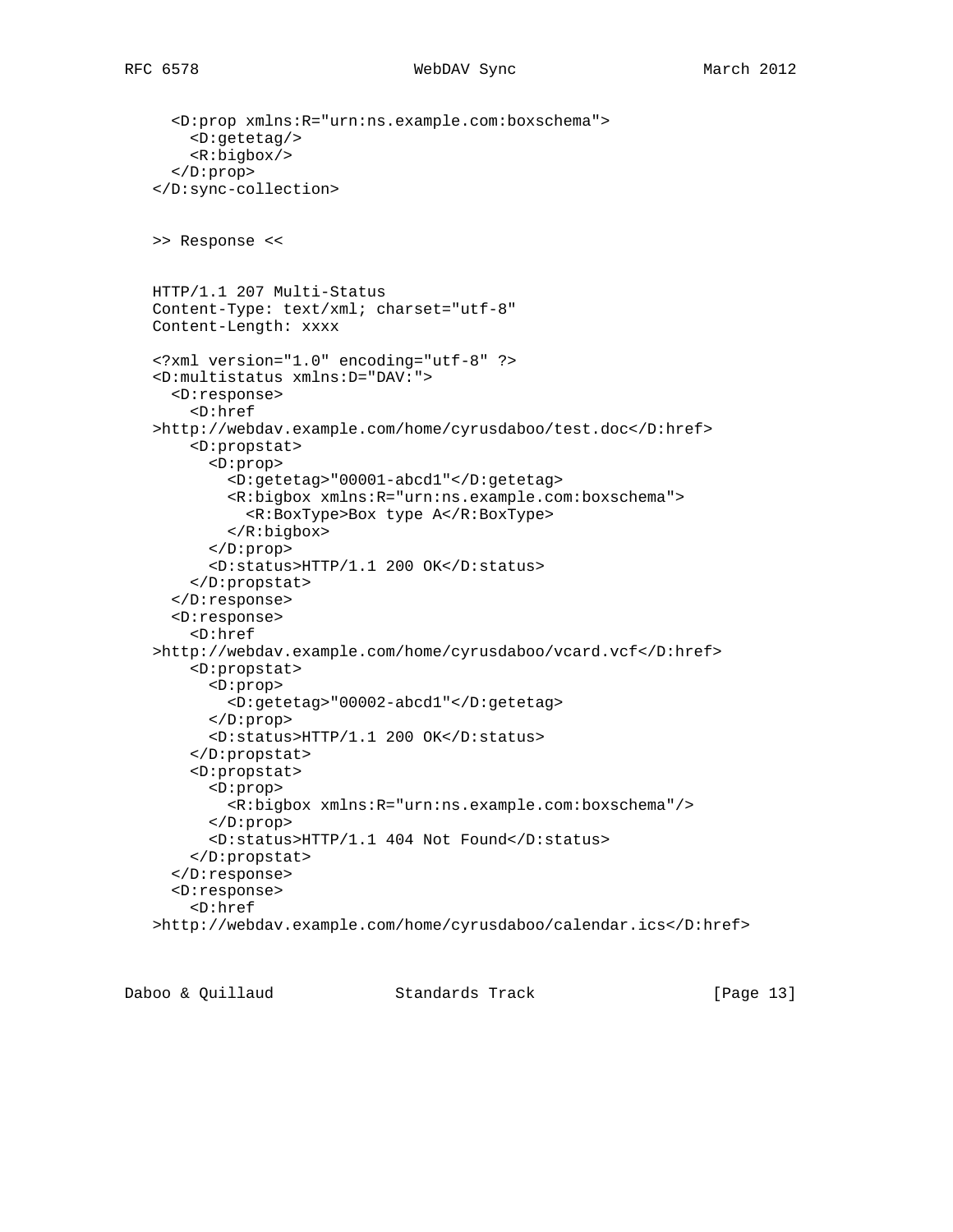<D:propstat> <D:prop> <D:getetag>"00003-abcd1"</D:getetag> </D:prop> <D:status>HTTP/1.1 200 OK</D:status> </D:propstat> <D:propstat> <D:prop> <R:bigbox xmlns:R="urn:ns.example.com:boxschema"/> </D:prop> <D:status>HTTP/1.1 404 Not Found</D:status> </D:propstat> </D:response> <D:sync-token>http://example.com/ns/sync/1234</D:sync-token> </D:multistatus>

```
3.9. Example: DAV:sync-collection Report with Token
```
 In this example, the client is making a synchronization request to the server and is using the DAV:sync-token element returned from the last report it ran on this collection. The server responds, listing the items that have been added, changed, or removed. The (new) current synchronization token is also returned.

>> Request <<

```
 REPORT /home/cyrusdaboo/ HTTP/1.1
 Host: webdav.example.com
 Content-Type: text/xml; charset="utf-8"
 Content-Length: xxxx
 <?xml version="1.0" encoding="utf-8" ?>
 <D:sync-collection xmlns:D="DAV:">
   <D:sync-token>http://example.com/ns/sync/1234</D:sync-token>
   <D:sync-level>1</D:sync-level>
   <D:prop xmlns:R="urn:ns.example.com:boxschema">
     <D:getetag/>
     <R:bigbox/>
   </D:prop>
 </D:sync-collection>
```
Daboo & Quillaud Standards Track [Page 14]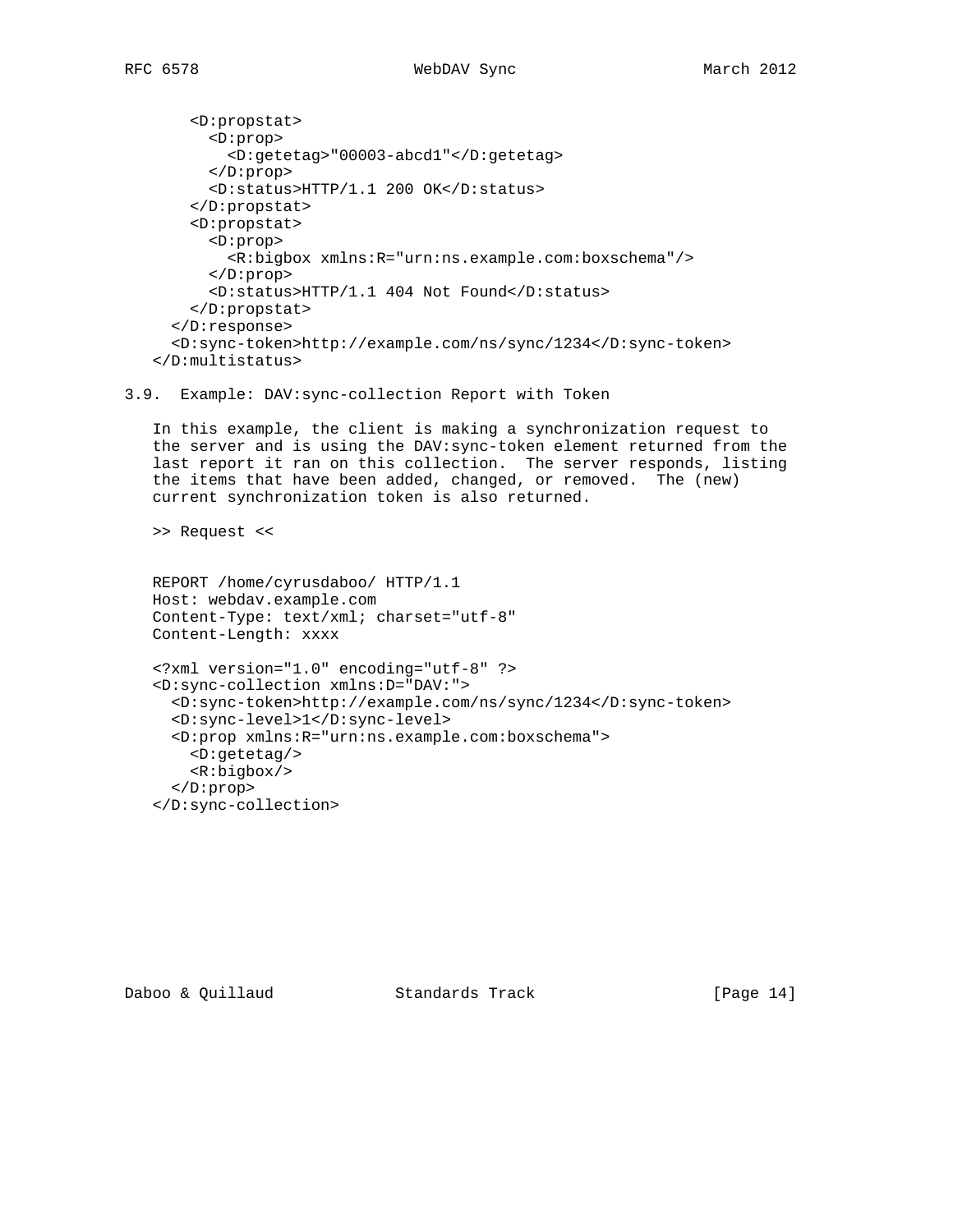```
 >> Response <<
 HTTP/1.1 207 Multi-Status
 Content-Type: text/xml; charset="utf-8"
 Content-Length: xxxx
 <?xml version="1.0" encoding="utf-8" ?>
 <D:multistatus xmlns:D="DAV:">
   <D:response>
     <D:href
 >http://webdav.example.com/home/cyrusdaboo/file.xml</D:href>
     <D:propstat>
       <D:prop>
         <D:getetag>"00004-abcd1"</D:getetag>
       </D:prop>
       <D:status>HTTP/1.1 200 OK</D:status>
     </D:propstat>
     <D:propstat>
       <D:prop>
         <R:bigbox xmlns:R="urn:ns.example.com:boxschema"/>
       </D:prop>
       <D:status>HTTP/1.1 404 Not Found</D:status>
     </D:propstat>
   </D:response>
   <D:response>
     <D:href
 >http://webdav.example.com/home/cyrusdaboo/vcard.vcf</D:href>
     <D:propstat>
       <D:prop>
         <D:getetag>"00002-abcd2"</D:getetag>
       </D:prop>
       <D:status>HTTP/1.1 200 OK</D:status>
     </D:propstat>
     <D:propstat>
       <D:prop>
         <R:bigbox xmlns:R="urn:ns.example.com:boxschema"/>
       </D:prop>
       <D:status>HTTP/1.1 404 Not Found</D:status>
     </D:propstat>
   </D:response>
   <D:response>
     <D:href
 >http://webdav.example.com/home/cyrusdaboo/test.doc</D:href>
     <D:status>HTTP/1.1 404 Not Found</D:status>
   </D:response>
   <D:sync-token>http://example.com/ns/sync/1238</D:sync-token>
 </D:multistatus>
```
Daboo & Quillaud Standards Track [Page 15]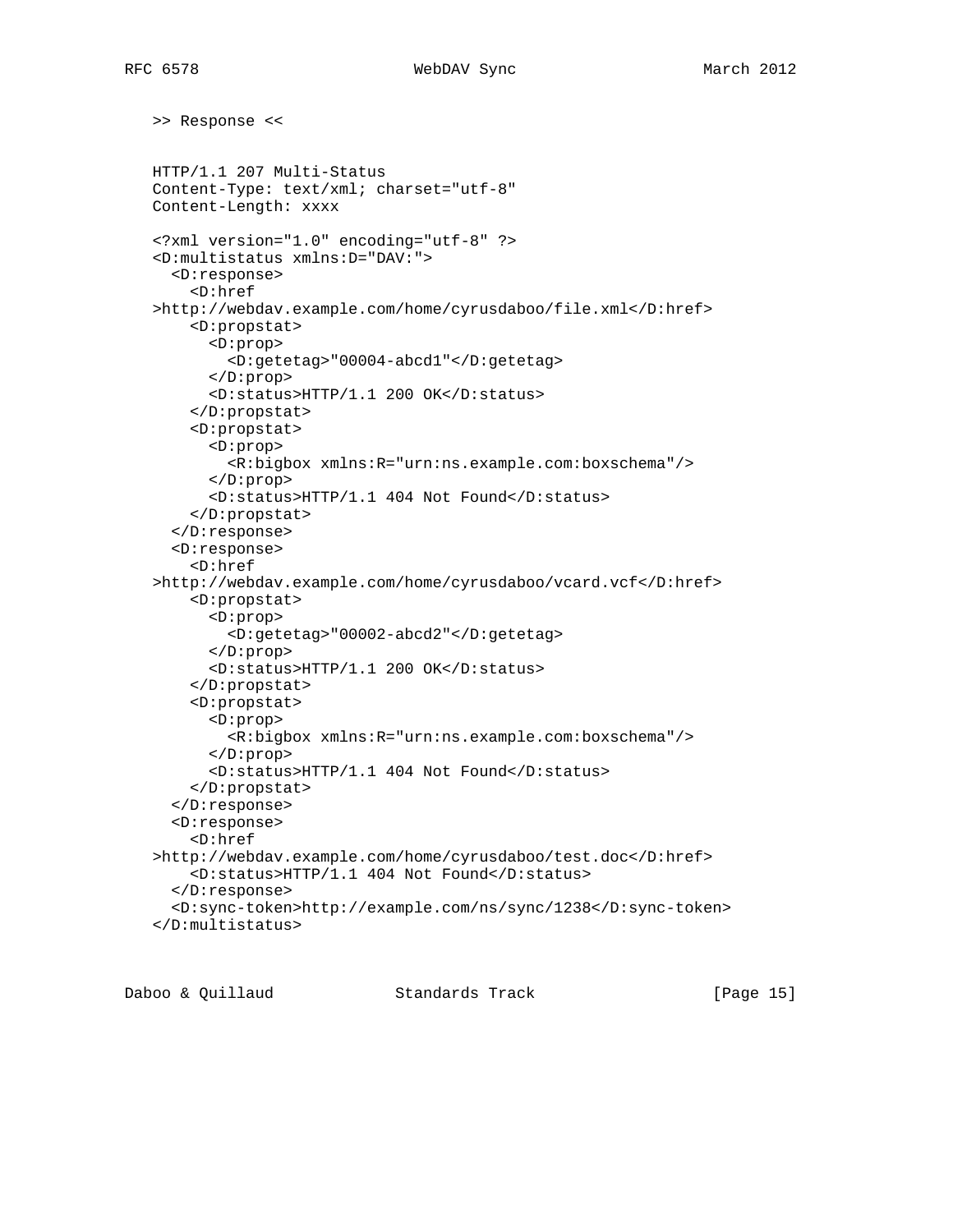RFC 6578 WebDAV Sync March 2012

3.10. Example: Initial DAV:sync-collection Report with Truncation

 In this example, the client is making its first synchronization request to the server, so the DAV:sync-token element in the request is empty. It also asks for the DAV:getetag property. The server responds with the items currently in the targeted collection but truncated at two items. The synchronization token for the truncated result set is returned.

>> Request <<

```
 REPORT /home/cyrusdaboo/ HTTP/1.1
 Host: webdav.example.com
 Depth: 0
 Content-Type: text/xml; charset="utf-8"
 Content-Length: xxxx
 <?xml version="1.0" encoding="utf-8" ?>
 <D:sync-collection xmlns:D="DAV:">
  <D:sync-token/>
   <D:sync-level>1</D:sync-level>
   <D:prop>
     <D:getetag/>
   </D:prop>
 </D:sync-collection>
 >> Response <<
 HTTP/1.1 207 Multi-Status
 Content-Type: text/xml; charset="utf-8"
 Content-Length: xxxx
 <?xml version="1.0" encoding="utf-8" ?>
 <D:multistatus xmlns:D="DAV:">
   <D:response>
     <D:href
 >http://webdav.example.com/home/cyrusdaboo/test.doc</D:href>
     <D:propstat>
       <D:prop>
         <D:getetag>"00001-abcd1"</D:getetag>
       </D:prop>
       <D:status>HTTP/1.1 200 OK</D:status>
     </D:propstat>
   </D:response>
   <D:response>
```

| Daboo & Quillaud | Standards Track | [Page 16] |
|------------------|-----------------|-----------|
|                  |                 |           |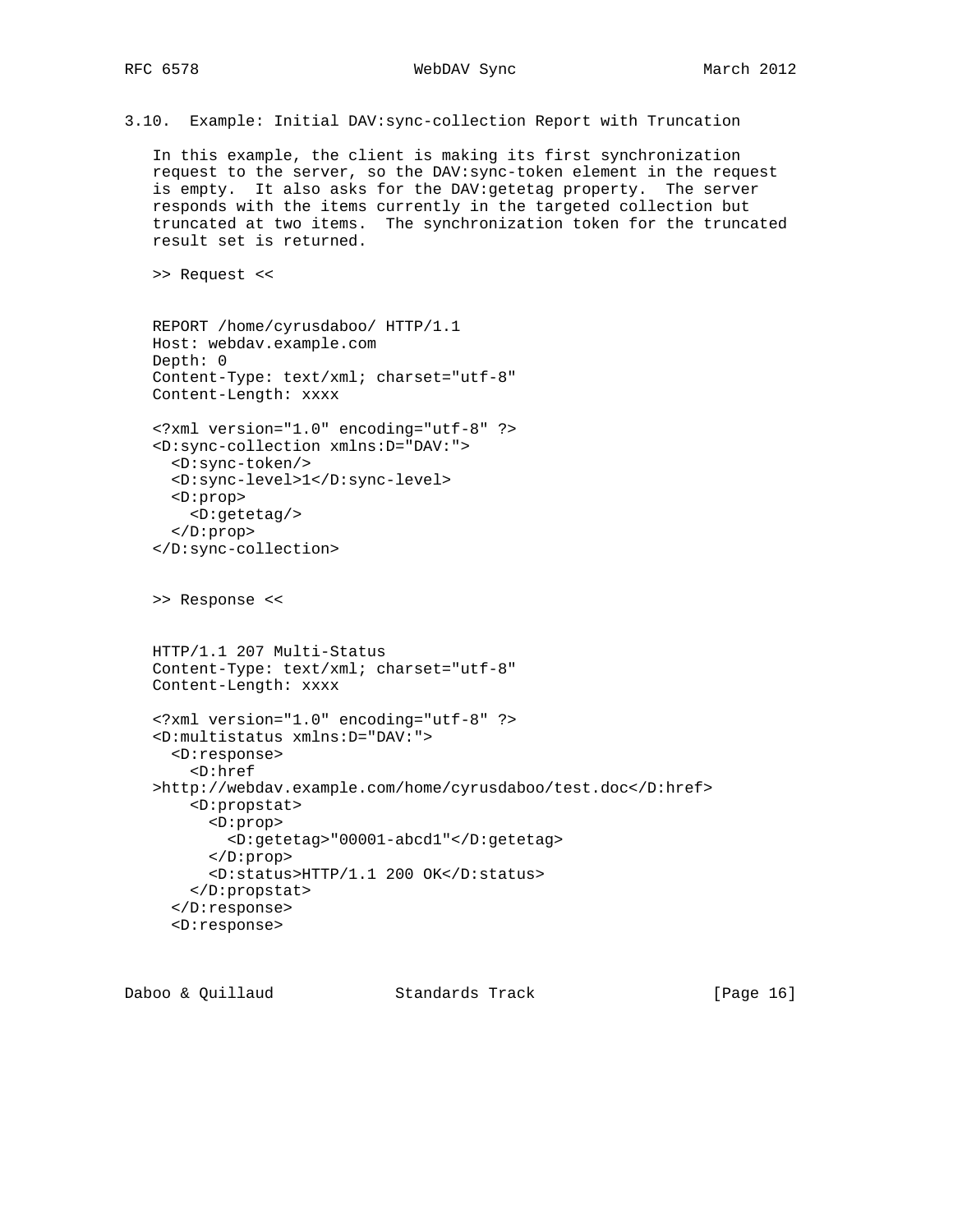```
 <D:href
 >http://webdav.example.com/home/cyrusdaboo/vcard.vcf</D:href>
     <D:propstat>
       <D:prop>
         <D:getetag>"00002-abcd1"</D:getetag>
       </D:prop>
       <D:status>HTTP/1.1 200 OK</D:status>
     </D:propstat>
   </D:response>
   <D:response>
     <D:href
 >http://webdav.example.com/home/cyrusdaboo/</D:href>
    <D:status>HTTP/1.1 507 Insufficient Storage</D:status>
     <D:error><D:number-of-matches-within-limits/></D:error>
   </D:response>
   <D:sync-token>http://example.com/ns/sync/1233</D:sync-token>
 </D:multistatus>
```
3.11. Example: Initial DAV:sync-collection Report with Limit

 In this example, the client is making its first synchronization request to the server, so the DAV:sync-token element in the request is empty. It requests a limit of 1 for the responses returned by the server. It also asks for the DAV:getetag property. The server responds with the items currently in the targeted collection, but truncated at one item. The synchronization token for the truncated result set is returned.

>> Request <<

```
 REPORT /home/cyrusdaboo/ HTTP/1.1
 Host: webdav.example.com
 Depth: 0
 Content-Type: text/xml; charset="utf-8"
 Content-Length: xxxx
```

```
 <?xml version="1.0" encoding="utf-8" ?>
 <D:sync-collection xmlns:D="DAV:">
  <D:sync-token/>
   <D:sync-level>1</D:sync-level>
   <D:limit>
     <D:nresults>1</D:nresults>
   </D:limit>
   <D:prop>
    <D:getetag/>
   </D:prop>
 </D:sync-collection>
```
Daboo & Quillaud Standards Track [Page 17]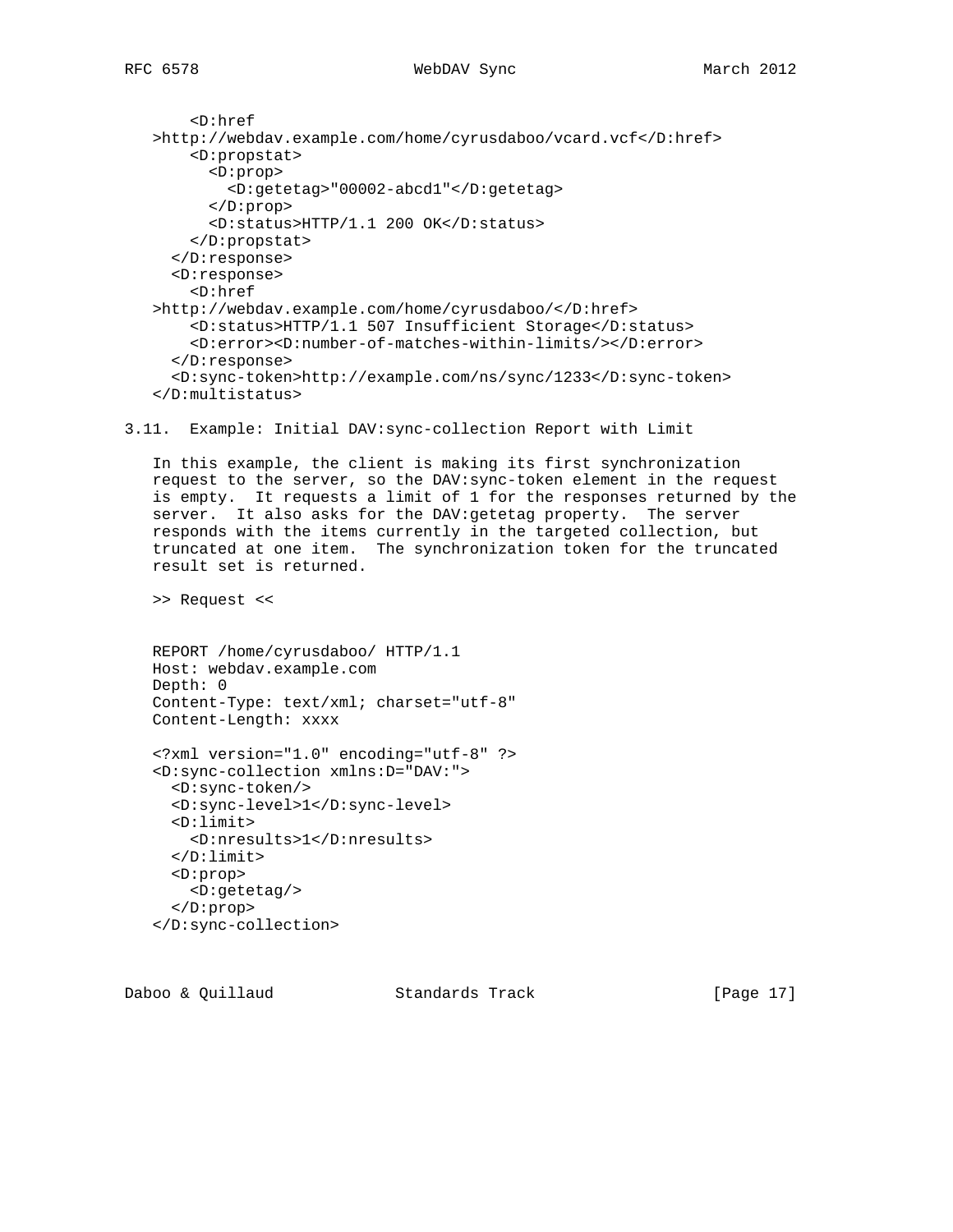>> Response <<

```
 HTTP/1.1 207 Multi-Status
 Content-Type: text/xml; charset="utf-8"
 Content-Length: xxxx
 <?xml version="1.0" encoding="utf-8" ?>
 <D:multistatus xmlns:D="DAV:">
   <D:response>
     <D:href
 >http://webdav.example.com/home/cyrusdaboo/test.doc</D:href>
     <D:propstat>
       <D:prop>
         <D:getetag>"00001-abcd1"</D:getetag>
       </D:prop>
       <D:status>HTTP/1.1 200 OK</D:status>
     </D:propstat>
   </D:response>
   <D:response>
     <D:href
 >http://webdav.example.com/home/cyrusdaboo/</D:href>
     <D:status>HTTP/1.1 507 Insufficient Storage</D:status>
     <D:error><D:number-of-matches-within-limits/></D:error>
   </D:response>
   <D:sync-token>http://example.com/ns/sync/1232</D:sync-token>
 </D:multistatus>
```
3.12. Example: DAV:sync-collection Report with Unsupported Limit

 In this example, the client is making a synchronization request to the server with a valid DAV:sync-token element value. It requests a limit of 100 for the responses returned by the server. It also asks for the DAV:getetag property. The server is unable to limit the results to the maximum specified by the client, so it responds with a 507 status code and appropriate postcondition error code.

>> Request <<

 REPORT /home/cyrusdaboo/ HTTP/1.1 Host: webdav.example.com Depth: 0 Content-Type: text/xml; charset="utf-8" Content-Length: xxxx

Daboo & Quillaud Standards Track [Page 18]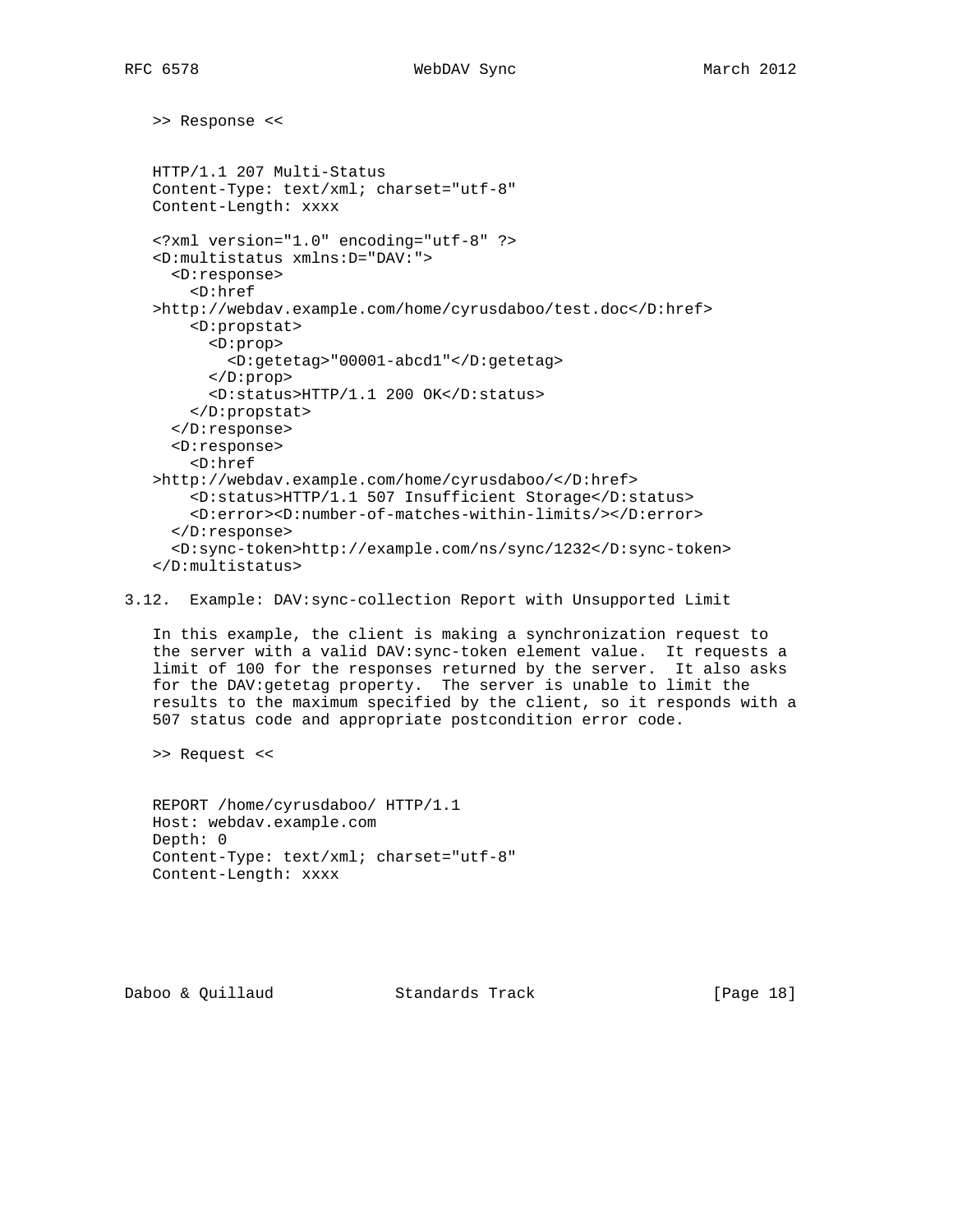```
 <?xml version="1.0" encoding="utf-8" ?>
 <D:sync-collection xmlns:D="DAV:">
   <D:sync-token>http://example.com/ns/sync/1232</D:sync-token>
   <D:sync-level>1</D:sync-level>
   <D:limit>
     <D:nresults>100</D:nresults>
   </D:limit>
   <D:prop>
     <D:getetag/>
   </D:prop>
 </D:sync-collection>
```
>> Response <<

 HTTP/1.1 507 Insufficient Storage Content-Type: text/xml; charset="utf-8" Content-Length: xxxx

```
 <?xml version="1.0" encoding="utf-8" ?>
 <D:error xmlns:D="DAV:">
   <D:number-of-matches-within-limits/>
 </D:error>
```
3.13. Example: DAV:sync-level Set to Infinite, Initial DAV:sync-collection Report

 In this example, the client is making its first synchronization request to the server, so the DAV:sync-token element in the request is empty, and it is using DAV:sync-level set to "infinite". It also asks for the DAV:getetag property and for a proprietary property. The server responds with the items currently in the targeted collection. The current synchronization token is also returned.

 The collection /home/cyrusdaboo/collection1/ exists and has one child resource that is also reported. The collection /home/cyrusdaboo/ collection2/ exists but has no child resources. The collection /home/cyrusdaboo/shared/ is returned with a 403 status indicating that a collection exists, but it is unable to report on changes within it in the scope of the current DAV:sync-level "infinite" report. Instead, the client can try a DAV:sync-collection report directly on the collection URI.

Daboo & Quillaud Standards Track [Page 19]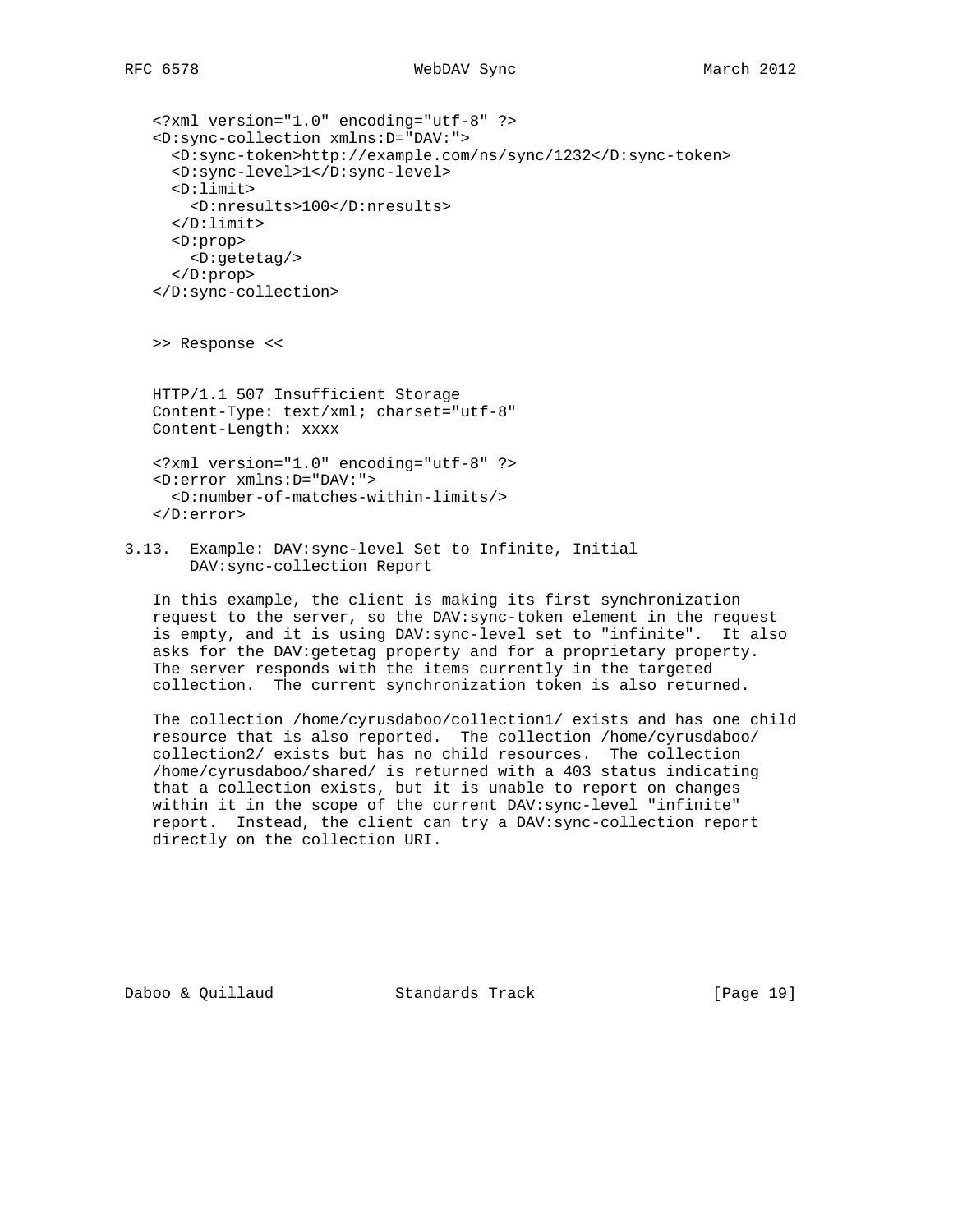>> Request << REPORT /home/cyrusdaboo/ HTTP/1.1 Host: webdav.example.com Depth: 0 Content-Type: text/xml; charset="utf-8" Content-Length: xxxx <?xml version="1.0" encoding="utf-8" ?> <D:sync-collection xmlns:D="DAV:"> <D:sync-token/> <D:sync-level>infinite</D:sync-level> <D:prop xmlns:R="urn:ns.example.com:boxschema"> <D:getetag/> <R:bigbox/> </D:prop> </D:sync-collection> >> Response << HTTP/1.1 207 Multi-Status Content-Type: text/xml; charset="utf-8" Content-Length: xxxx <?xml version="1.0" encoding="utf-8" ?> <D:multistatus xmlns:D="DAV:"> <D:response> <D:href>/home/cyrusdaboo/collection1/</D:href> <D:propstat> <D:prop> <D:getetag>"00001-abcd1"</D:getetag> <R:bigbox xmlns:R="urn:ns.example.com:boxschema"> <R:BoxType>Box type A</R:BoxType> </R:bigbox> </D:prop> <D:status>HTTP/1.1 200 OK</D:status> </D:propstat> </D:response> <D:response> <D:href>/home/cyrusdaboo/collection1/test.doc</D:href> <D:propstat> <D:prop> <D:getetag>"00001-abcd1"</D:getetag> <R:bigbox xmlns:R="urn:ns.example.com:boxschema"> <R:BoxType>Box type A</R:BoxType>

Daboo & Quillaud Standards Track [Page 20]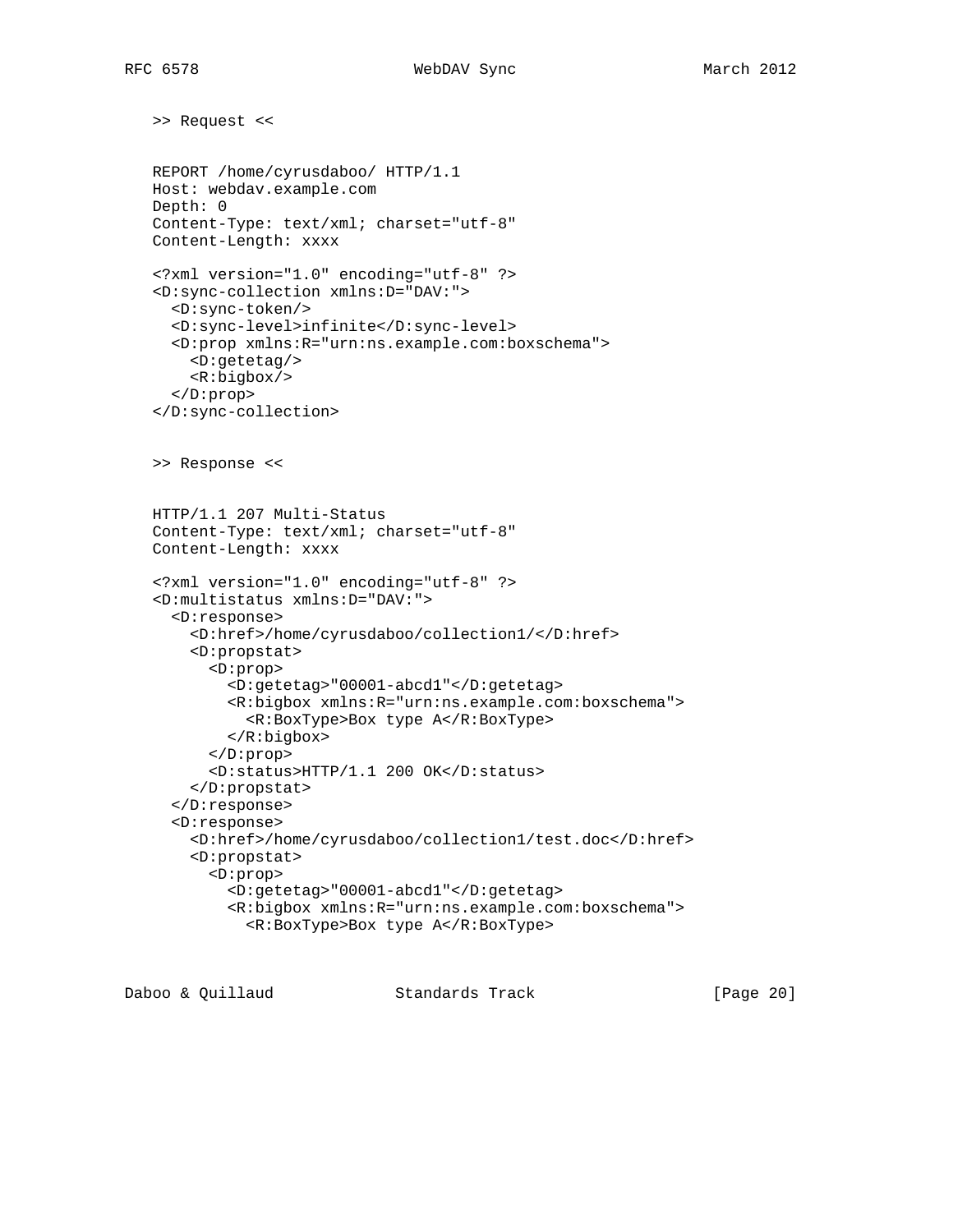```
 </R:bigbox>
       </D:prop>
       <D:status>HTTP/1.1 200 OK</D:status>
     </D:propstat>
   </D:response>
   <D:response>
     <D:href>/home/cyrusdaboo/collection2/</D:href>
     <D:propstat>
       <D:prop>
         <D:getetag/>
       </D:prop>
       <D:status>HTTP/1.1 404 Not Found</D:status>
     </D:propstat>
     <D:propstat>
       <D:prop>
         <R:bigbox xmlns:R="urn:ns.example.com:boxschema"/>
       </D:prop>
       <D:status>HTTP/1.1 404 Not Found</D:status>
     </D:propstat>
   </D:response>
   <D:response>
     <D:href>/home/cyrusdaboo/calendar.ics</D:href>
     <D:propstat>
       <D:prop>
         <D:getetag>"00003-abcd1"</D:getetag>
       </D:prop>
       <D:status>HTTP/1.1 200 OK</D:status>
     </D:propstat>
     <D:propstat>
       <D:prop>
         <R:bigbox xmlns:R="urn:ns.example.com:boxschema"/>
       </D:prop>
       <D:status>HTTP/1.1 404 Not Found</D:status>
     </D:propstat>
   </D:response>
   <D:response>
     <D:href>/home/cyrusdaboo/shared/</D:href>
     <D:status>HTTP/1.1 403 Forbidden</D:status>
     <D:error><D:sync-traversal-supported/></D:error>
   </D:response>
   <D:sync-token>http://example.com/ns/sync/1234</D:sync-token>
 </D:multistatus>
```
Daboo & Quillaud Standards Track [Page 21]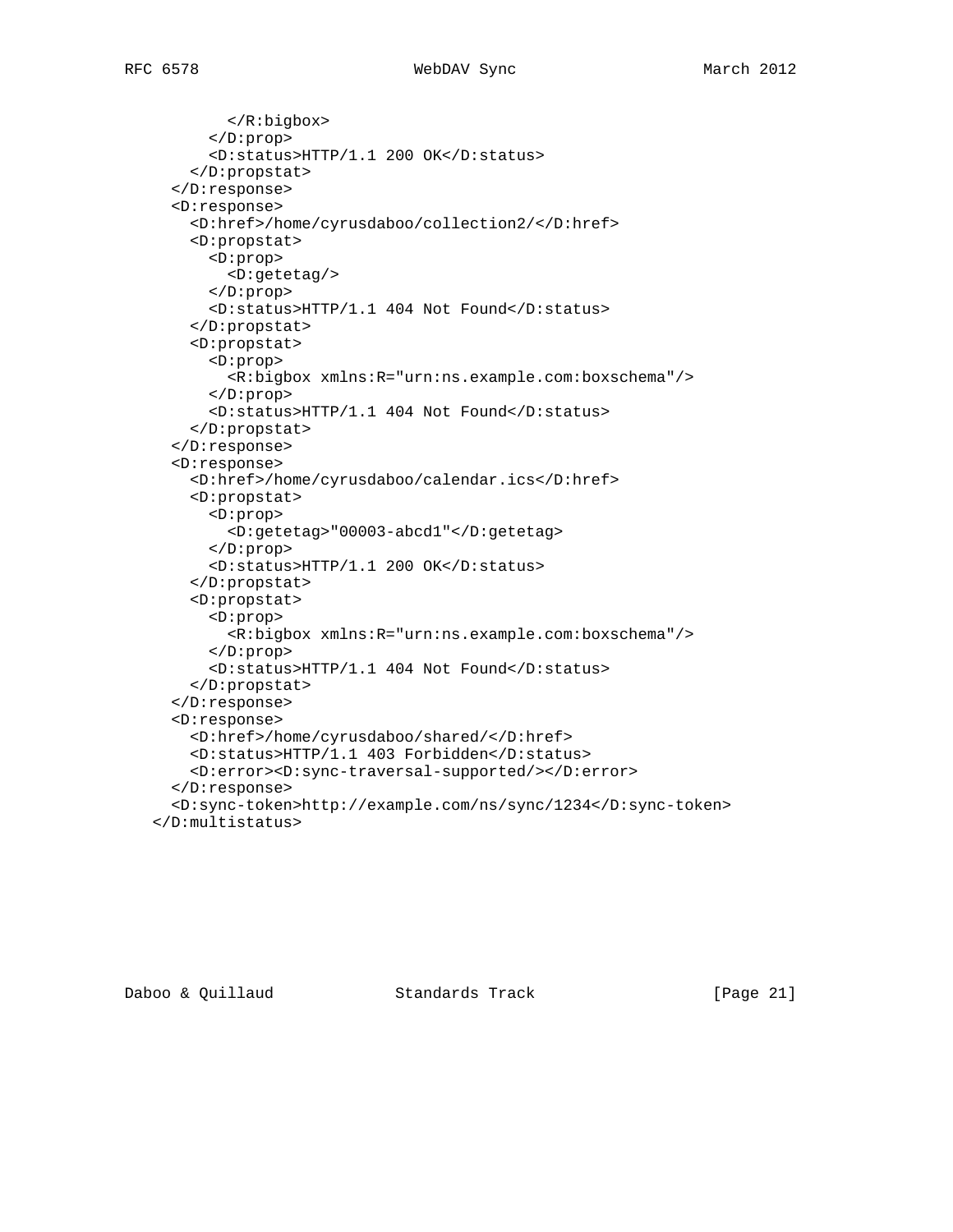4. DAV:sync-token Property

Name: sync-token

Namespace: DAV:

 Purpose: Contains the value of the synchronization token as it would be returned by a DAV:sync-collection report.

Value: Any valid URI.

- Protected: MUST be protected because this value is created and controlled by the server.
- COPY/MOVE behavior: This property value is dependent on the final state of the destination resource, not the value of the property on the source resource.
- Description: The DAV:sync-token property MUST be defined on all resources that support the DAV:sync-collection report. It contains the value of the synchronization token as it would be returned by a DAV:sync-collection report on that resource at the same point in time. It SHOULD NOT be returned by a PROPFIND DAV:allprop request (as defined in Section 14.2 of [RFC4918]).

Definition:

<!ELEMENT sync-token #PCDATA>

<!-- Text MUST be a valid URI -->

5. DAV:sync-token Use with If Header

 WebDAV provides an If precondition header that allows for "state tokens" to be used as preconditions on HTTP requests (as defined in Section 10.4 of [RFC4918]). This specification allows the DAV:sync-token value to be used as one such token in an If header. By using this, clients can ensure requests only complete when there have been no changes to the content of a collection, by virtue of an unchanged DAV:sync-token value. Servers MUST support use of DAV:sync-token values in If request headers.

5.1. Example: If Precondition with PUT

 In this example, the client has already used the DAV:sync-collection report to synchronize the collection /home/cyrusdaboo/collection/. Now it wants to add a new resource to the collection, but only if there have been no other changes since the last synchronization.

Daboo & Quillaud Standards Track [Page 22]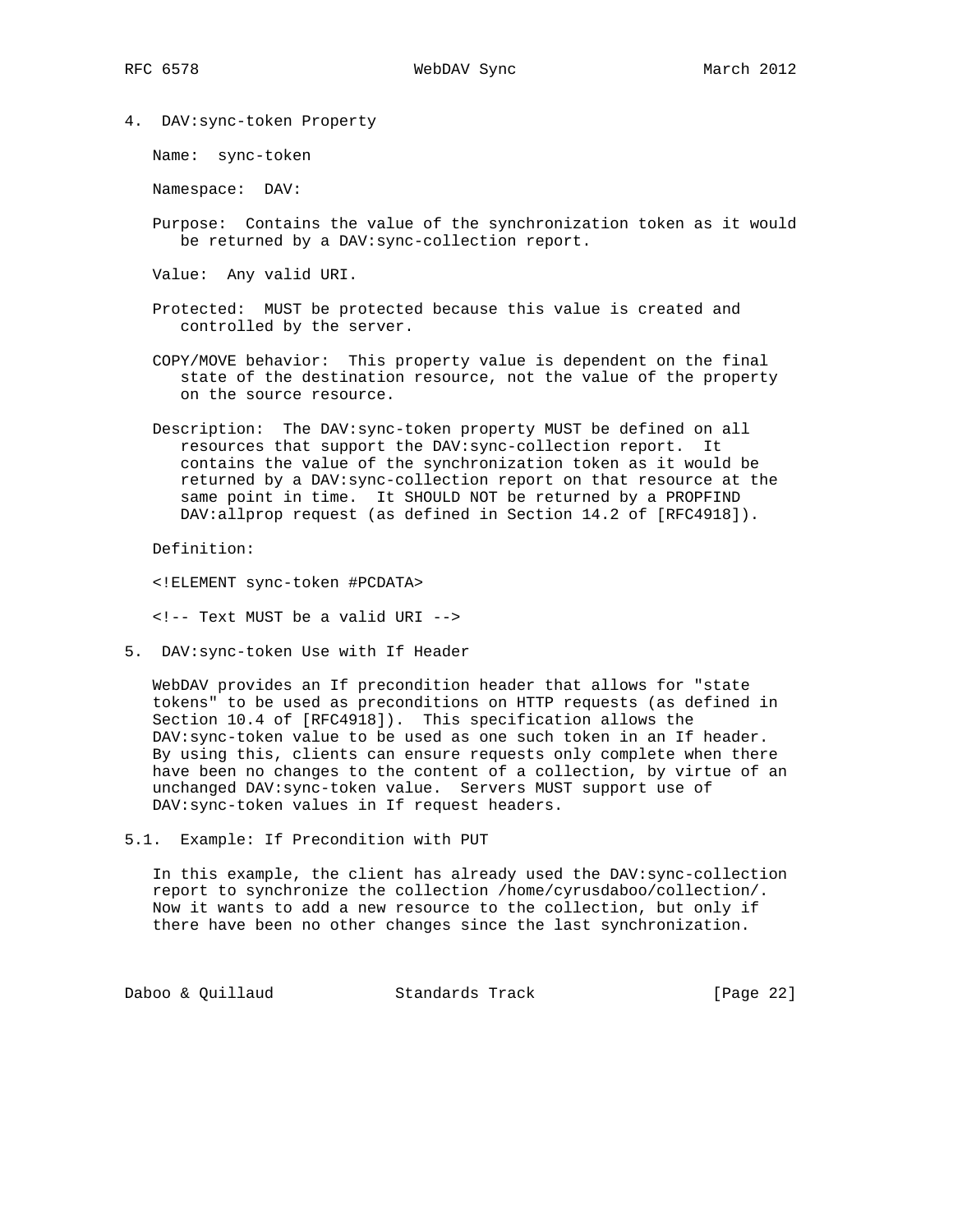### RFC 6578 WebDAV Sync March 2012

 Note that because the DAV:sync-token is defined on the collection and not on the resource targeted by the request, the If header value needs to use the "Resource\_Tag" construct for the header syntax to correctly identify that the supplied state token refers to the collection resource.

>> Request <<

 PUT /home/cyrusdaboo/collection/newresource.txt HTTP/1.1 Host: webdav.example.com If: </home/cyrusdaboo/collection/> (<http://example.com/ns/sync/12345>) Content-Type: text/plain; charset="utf-8" Content-Length: xxxx

Some content here...

>> Response <<

HTTP/1.1 201 Created

5.2. Example: If Precondition with MKCOL

 In this example, the client has already used the DAV:sync-collection report to synchronize the collection /home/cyrusdaboo/collection/. Now, it wants to add a new collection to the collection, but only if there have been no other changes since the last synchronization. Note that because the DAV:sync-token is defined on the collection and not on the resource targeted by the request, the If header value needs to use the "Resource\_Tag" construct for the header syntax to correctly identify that the supplied state token refers to the collection resource. In this case, the request fails as another change has occurred to the collection corresponding to the supplied DAV:sync-token.

>> Request <<

 MKCOL /home/cyrusdaboo/collection/child/ HTTP/1.1 Host: webdav.example.com If: </home/cyrusdaboo/collection/> (<http://example.com/ns/sync/12346>)

Daboo & Quillaud Standards Track [Page 23]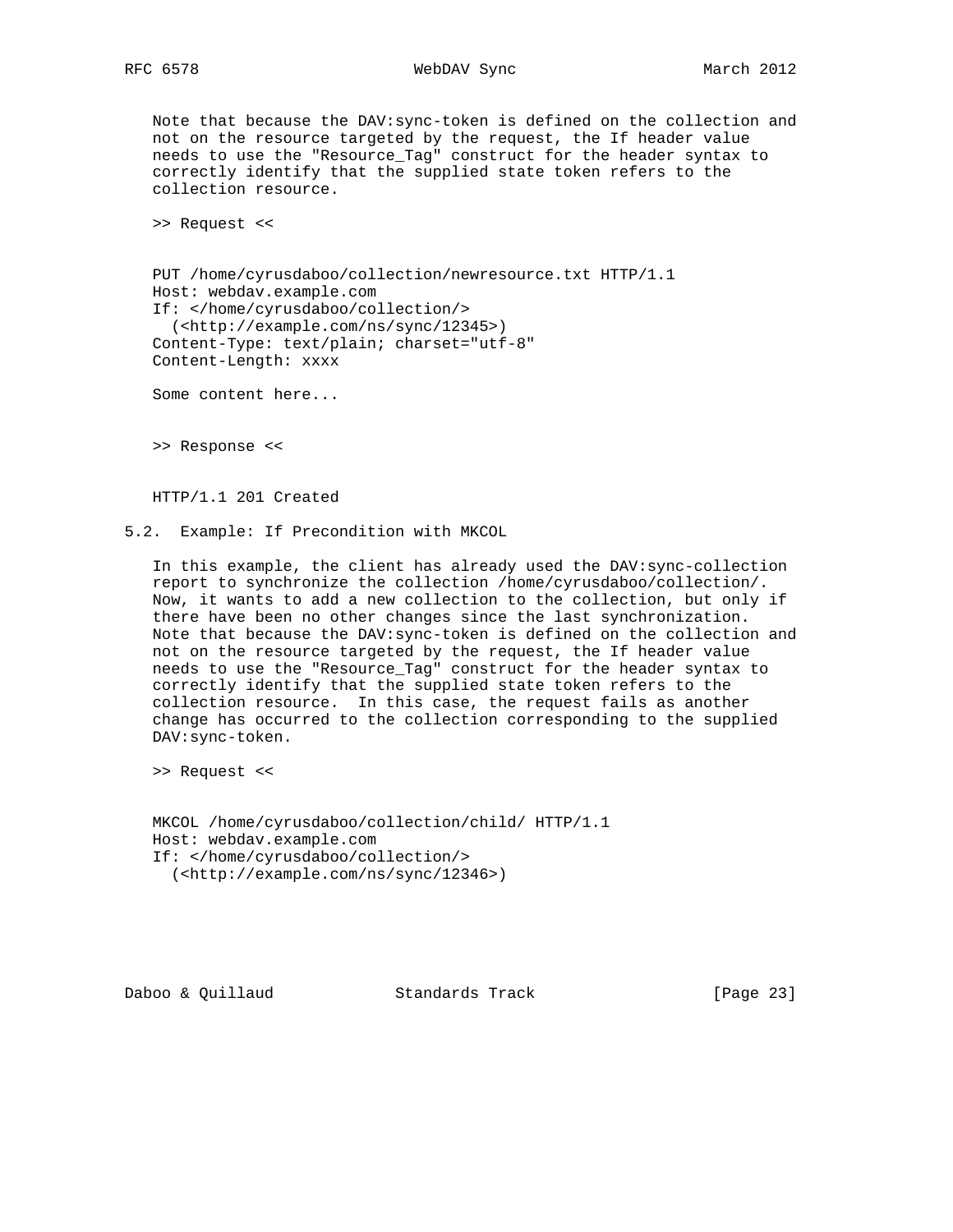>> Response <<

HTTP/1.1 412 Precondition Failed

6. XML Element Definitions

6.1. DAV:sync-collection XML Element

Name: sync-collection

Namespace: DAV:

 Purpose: WebDAV report used to synchronize data between client and server.

Description: See Section 3.

<!ELEMENT sync-collection (sync-token, sync-level, limit?, prop)>

 <!-- DAV:limit defined in RFC 5323, Section 5.17 --> <!-- DAV:prop defined in RFC 4918, Section 14.18 -->

6.2. DAV:sync-token XML Element

Name: sync-token

Namespace: DAV:

 Purpose: The synchronization token provided by the server and returned by the client.

Description: See Section 3.

<!ELEMENT sync-token CDATA>

<!-- Text MUST be a URI -->

6.3. DAV:sync-level XML Element

Name: sync-level

Namespace: DAV:

 Purpose: Indicates the "scope" of the synchronization report request.

Description: See Section 3.3.

Daboo & Quillaud Standards Track [Page 24]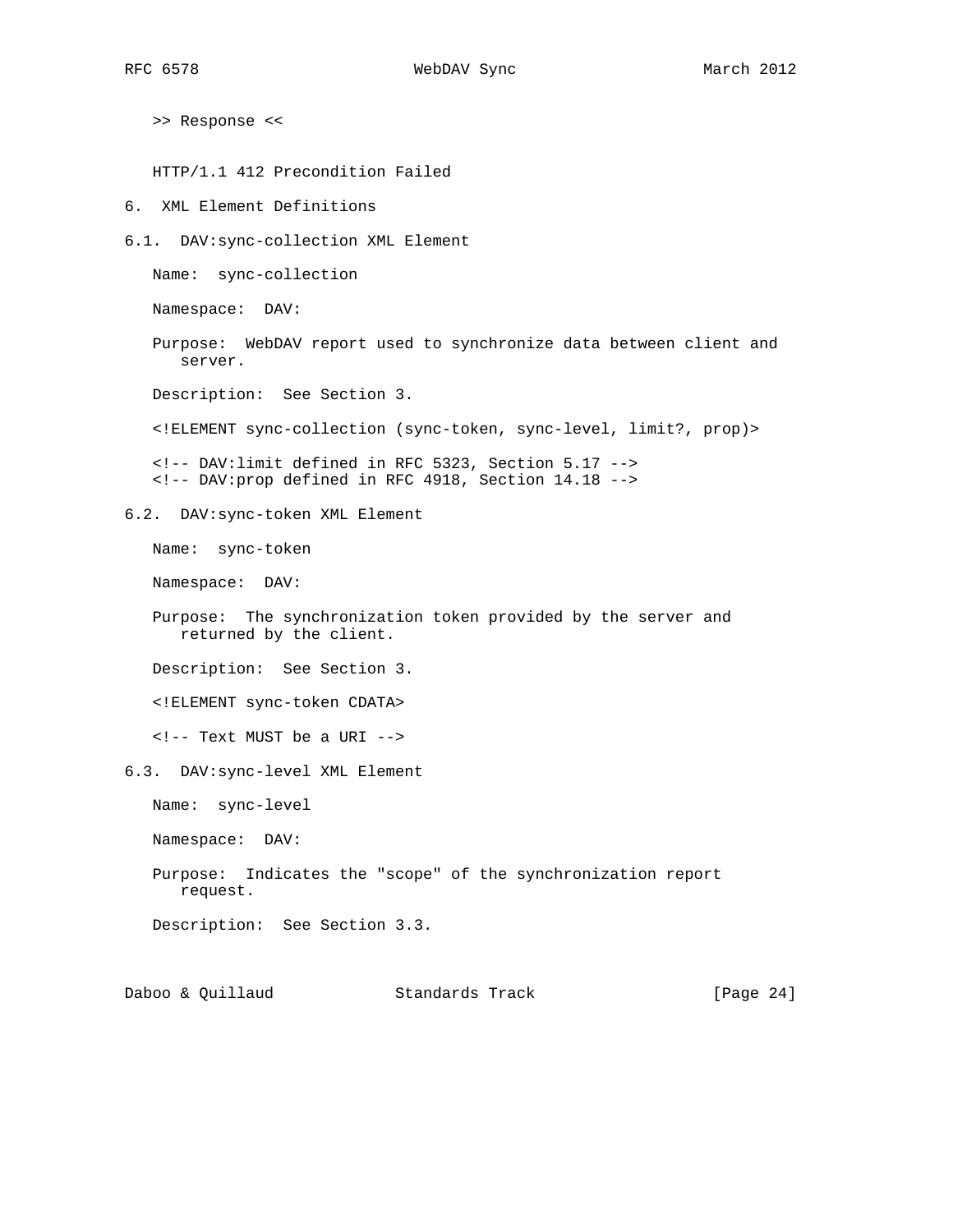<!ELEMENT sync-level CDATA>

<!-- Text MUST be either "1" or "infinite" -->

6.4. DAV:multistatus XML Element

Name: multistatus

Namespace: DAV:

 Purpose: Extends the DAV:multistatus element to include synchronization details.

Description: See Section 3.

- <!ELEMENT multistatus (response\*, responsedescription?, sync-token?) >
- <!-- DAV:multistatus originally defined in RFC 4918, Section 14.16 but overridden here to add the DAV:sync-token element --> <!-- DAV:response defined in RFC 4918, Section 14.24 --> <!-- DAV:responsedescription defined in RFC 4918, Section 14.25 -->
- 7. Security Considerations

 This extension does not introduce any new security concerns beyond those already described in HTTP and WebDAV.

8. Acknowledgments

 The following individuals contributed their ideas and support for writing this specification: Bernard Desruisseaux, Werner Donne, Mike Douglass, Ciny Joy, Andrew McMillan, Julian Reschke, and Wilfredo Sanchez. We would like to thank the Calendaring and Scheduling Consortium for facilitating interoperability testing for early implementations of this specification.

- 9. References
- 9.1. Normative References
	- [RFC2119] Bradner, S., "Key words for use in RFCs to Indicate Requirement Levels", BCP 14, RFC 2119, March 1997.
	- [RFC2616] Fielding, R., Gettys, J., Mogul, J., Frystyk, H., Masinter, L., Leach, P., and T. Berners-Lee, "Hypertext Transfer Protocol -- HTTP/1.1", RFC 2616, June 1999.

Daboo & Quillaud Standards Track [Page 25]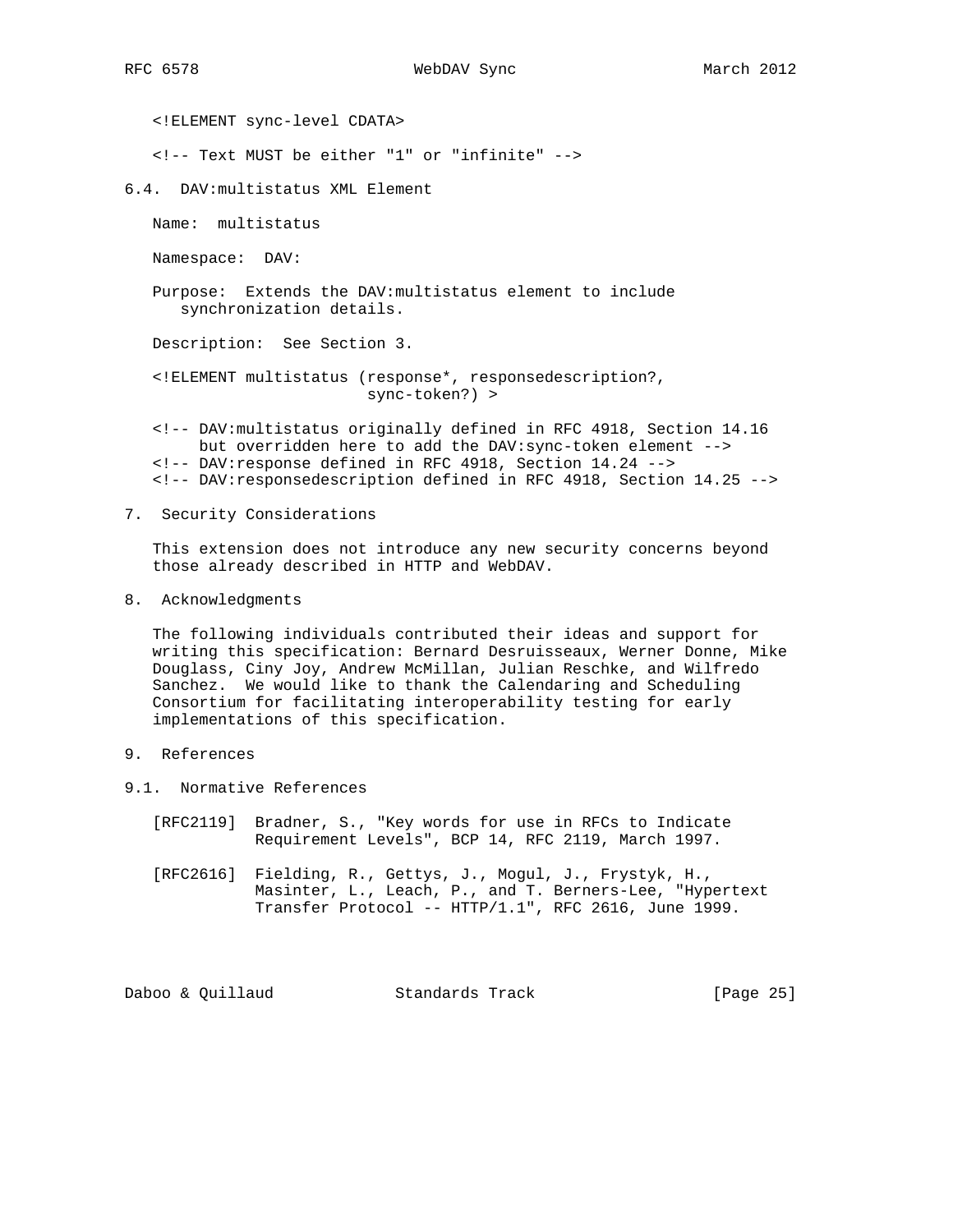- [RFC3253] Clemm, G., Amsden, J., Ellison, T., Kaler, C., and J. Whitehead, "Versioning Extensions to WebDAV (Web Distributed Authoring and Versioning)", RFC 3253, March 2002.
- [RFC3744] Clemm, G., Reschke, J., Sedlar, E., and J. Whitehead, "Web Distributed Authoring and Versioning (WebDAV) Access Control Protocol", RFC 3744, May 2004.
- [RFC4918] Dusseault, L., "HTTP Extensions for Web Distributed Authoring and Versioning (WebDAV)", RFC 4918, June 2007.
- [RFC5323] Reschke, J., Reddy, S., Davis, J., and A. Babich, "Web Distributed Authoring and Versioning (WebDAV) SEARCH", RFC 5323, November 2008.

[W3C.REC-xml-20081126]

- Sperberg-McQueen, C., Yergeau, F., Paoli, J., Maler, E., and T. Bray, "Extensible Markup Language (XML) 1.0 (Fifth Edition)", World Wide Web Consortium Recommendation REC-xml-20081126, November 2008, <http://www.w3.org/TR/2008/REC-xml-20081126>.
- 9.2. Informative References
	- [RFC4791] Daboo, C., Desruisseaux, B., and L. Dusseault, "Calendaring Extensions to WebDAV (CalDAV)", RFC 4791, March 2007.
	- [RFC5842] Clemm, G., Crawford, J., Reschke, J., and J. Whitehead, "Binding Extensions to Web Distributed Authoring and Versioning (WebDAV)", RFC 5842, April 2010.
	- [RFC6352] Daboo, C., "CardDAV: vCard Extensions to Web Distributed Authoring and Versioning (WebDAV)", RFC 6352, August 2011.

Daboo & Quillaud Standards Track [Page 26]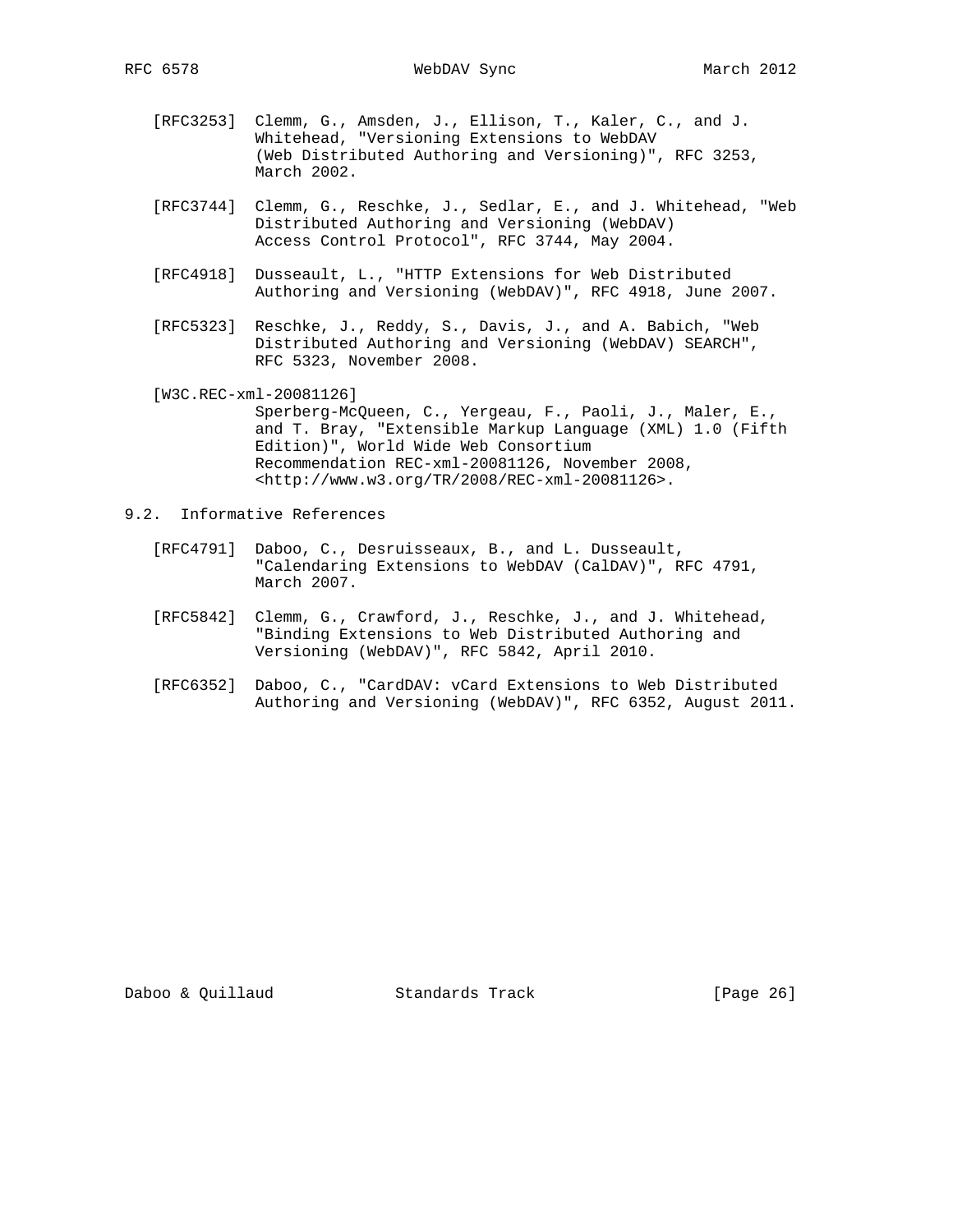RFC 6578 WebDAV Sync March 2012

Appendix A. Backwards-Compatible Handling of Depth

 In prior draft versions of this specification, the Depth request header was used instead of the DAV:sync-level element to indicate the "scope" of the synchronization request. Servers that wish to be backwards compatible with clients conforming to the older specification should do the following: if a DAV:sync-level element is not present in the request body, use the Depth header value as the equivalent value for the missing DAV:sync-level element.

Appendix B. Example of a Client Synchronization Approach

 This appendix gives an example of how a client might accomplish collection synchronization using the WebDAV sync report defined in this specification. Note that this is provided purely as an example, and is not meant to be treated as a normative "algorithm" for client synchronization.

 This example assumes a WebDAV client interacting with a WebDAV server supporting the sync report. The client keeps a local cache of resources in a targeted collection, "/collection/". Local changes are assumed to not occur. The client is only tracking changes to the immediate children of the collection resource.

\*\* Initial State \*\*

The client starts out with an empty local cache.

 The client starts out with no DAV:sync-token stored for "/collection/".

\*\* Initial Synchronization \*\*

 The client issues a sync report request to the server with an empty DAV:sync-token element, and DAV:sync-level set to "1". The request asks for the server to return the DAV:getetag WebDAV property for each resource it reports.

Daboo & Quillaud Standards Track [Page 27]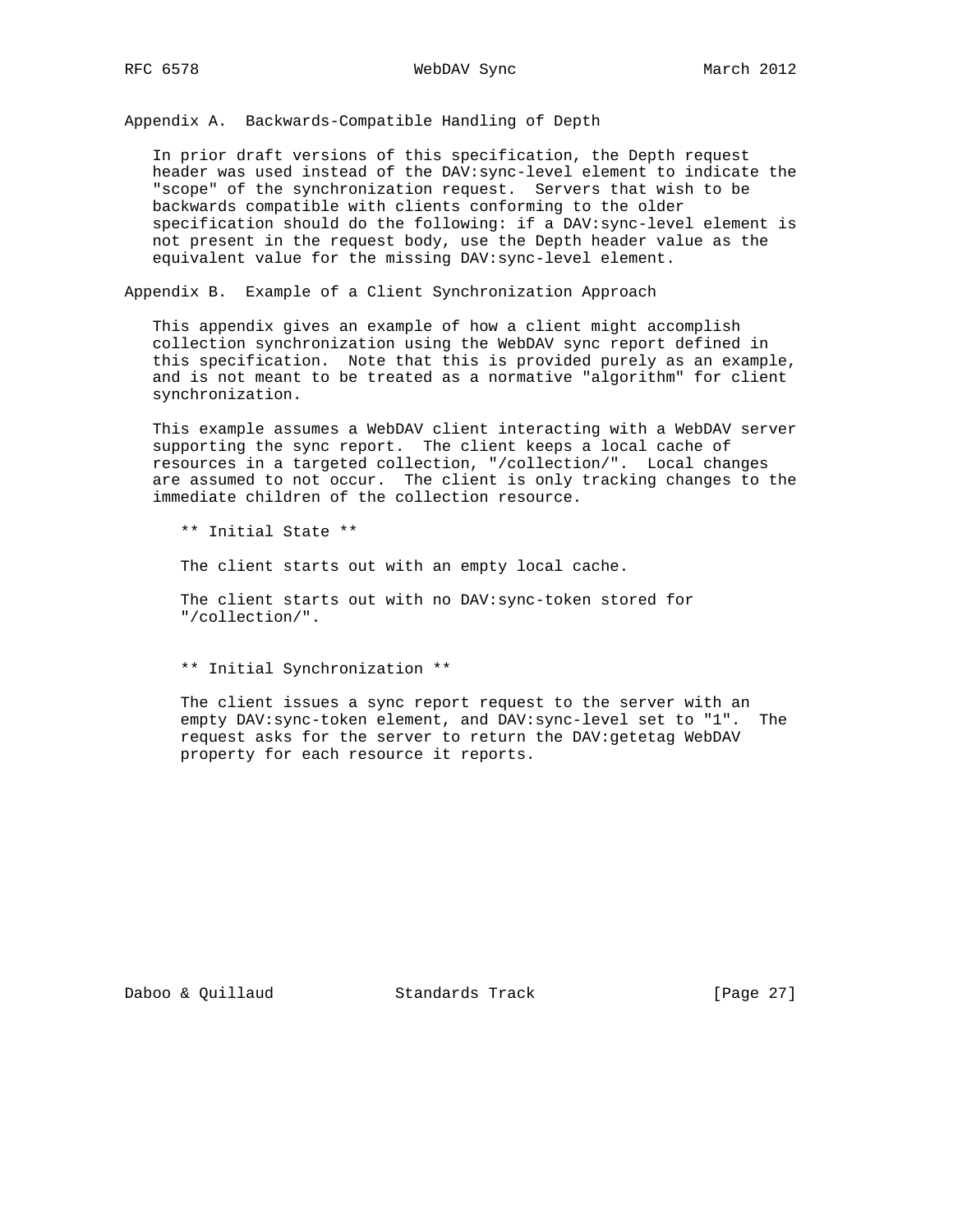The server returns a response containing the list of current resources (with their associated DAV:getetag properties) as well as a new DAV:sync-token value.

 The client associates the new DAV:sync-token value with the collection.

 For each reported resource, the client creates a set of (resource path, DAV:getetag) tuples.

 For each tuple, the client issues an HTTP GET request to the server to retrieve its content, and updates the (resource path, DAV:getetag) entry in its local cache for that resource with the ETag response header value returned in the GET request.

\*\* Routine Synchronization \*\*

 The client issues a sync report request to the server with the DAV:sync-token set to the current cached value from the last sync, and DAV:sync-level set to "1". The request asks for the server to return the DAV:getetag WebDAV property for each resource it reports.

 The server returns a response containing the list of changes as well as a new DAV:sync-token value.

 The client associates the new DAV:sync-token value with the collection.

\* Process Removed Resources \*

 For each resource reported with a 404 response status, the client removes the corresponding resource from its local cache.

\* Process Resources \*

 For each remaining reported resource, the client creates a new set of (resource path, DAV:getetag) tuples.

 The client then determines which resources are in the new set but not in the current cache, and which resources are in the new set and the current cache but have a different DAV:getetag value. For each of those, the client issues an HTTP GET request to the server to retrieve the resource content, and updates the (resource path, DAV:getetag) entry in its local cache for that resource with the ETag response header value returned in the GET request.

Daboo & Quillaud Standards Track [Page 28]